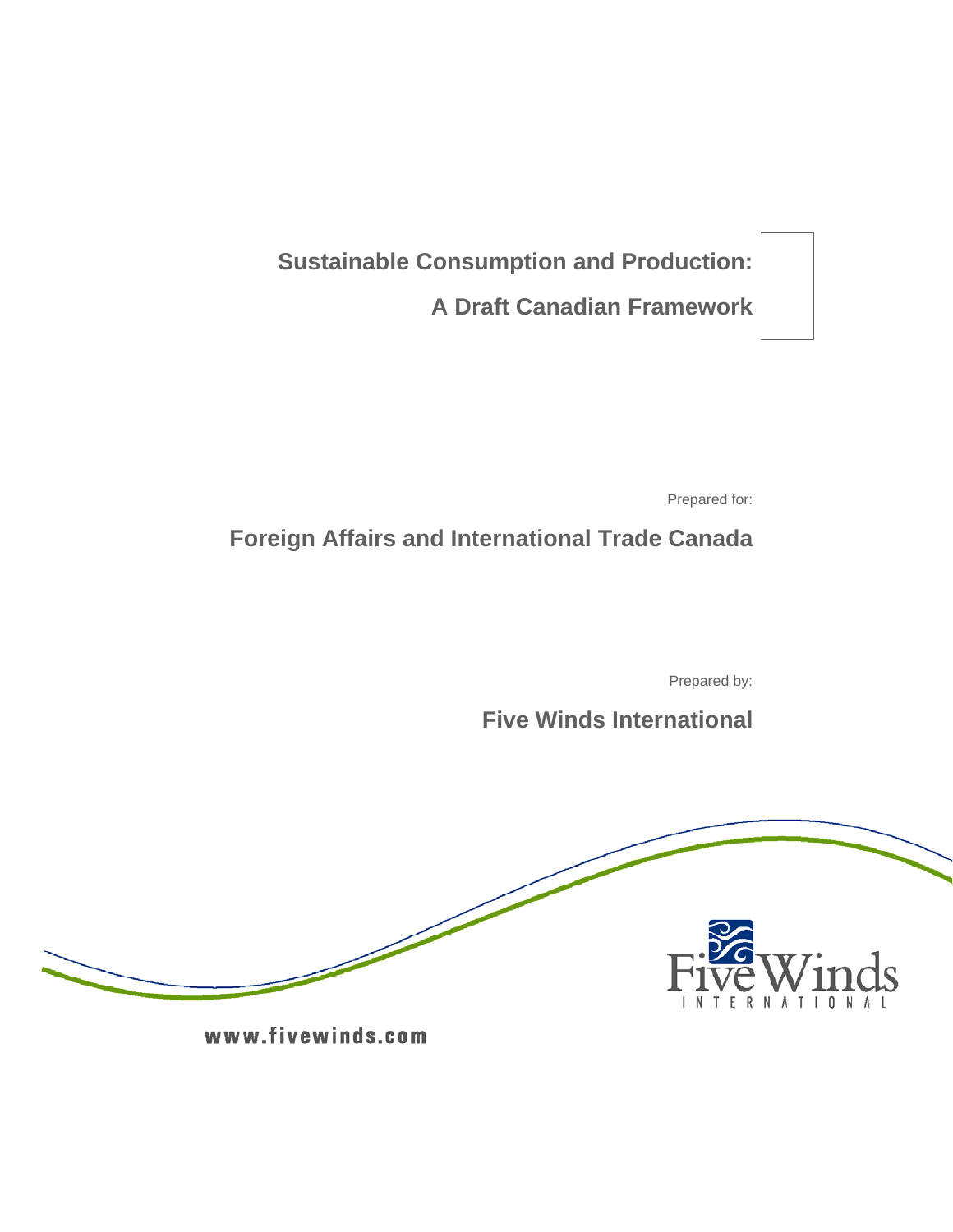Draft SCP Framework Document



# **TABLE OF CONTENTS**

| 1.                                                              |     |  |  |  |  |
|-----------------------------------------------------------------|-----|--|--|--|--|
| $2-$                                                            |     |  |  |  |  |
|                                                                 | 2.1 |  |  |  |  |
|                                                                 | 2.2 |  |  |  |  |
|                                                                 | 2.3 |  |  |  |  |
|                                                                 | 2.4 |  |  |  |  |
| 3 <sub>1</sub>                                                  |     |  |  |  |  |
|                                                                 | 3.1 |  |  |  |  |
|                                                                 | 3.2 |  |  |  |  |
|                                                                 | 3.3 |  |  |  |  |
|                                                                 | 3.4 |  |  |  |  |
|                                                                 | 3.5 |  |  |  |  |
| BUILDING AND CONSTRUCTION SECTOR - ILLUSTRATIVE EXAMPLE 20<br>4 |     |  |  |  |  |
|                                                                 | 4.1 |  |  |  |  |
|                                                                 | 4.2 |  |  |  |  |
|                                                                 | 4.3 |  |  |  |  |
|                                                                 | 4.4 |  |  |  |  |
| 5.                                                              |     |  |  |  |  |
| APPENDIX A: EU SCP ACTION PLAN - BETTER PRODUCTS AND SMARTER    |     |  |  |  |  |
|                                                                 |     |  |  |  |  |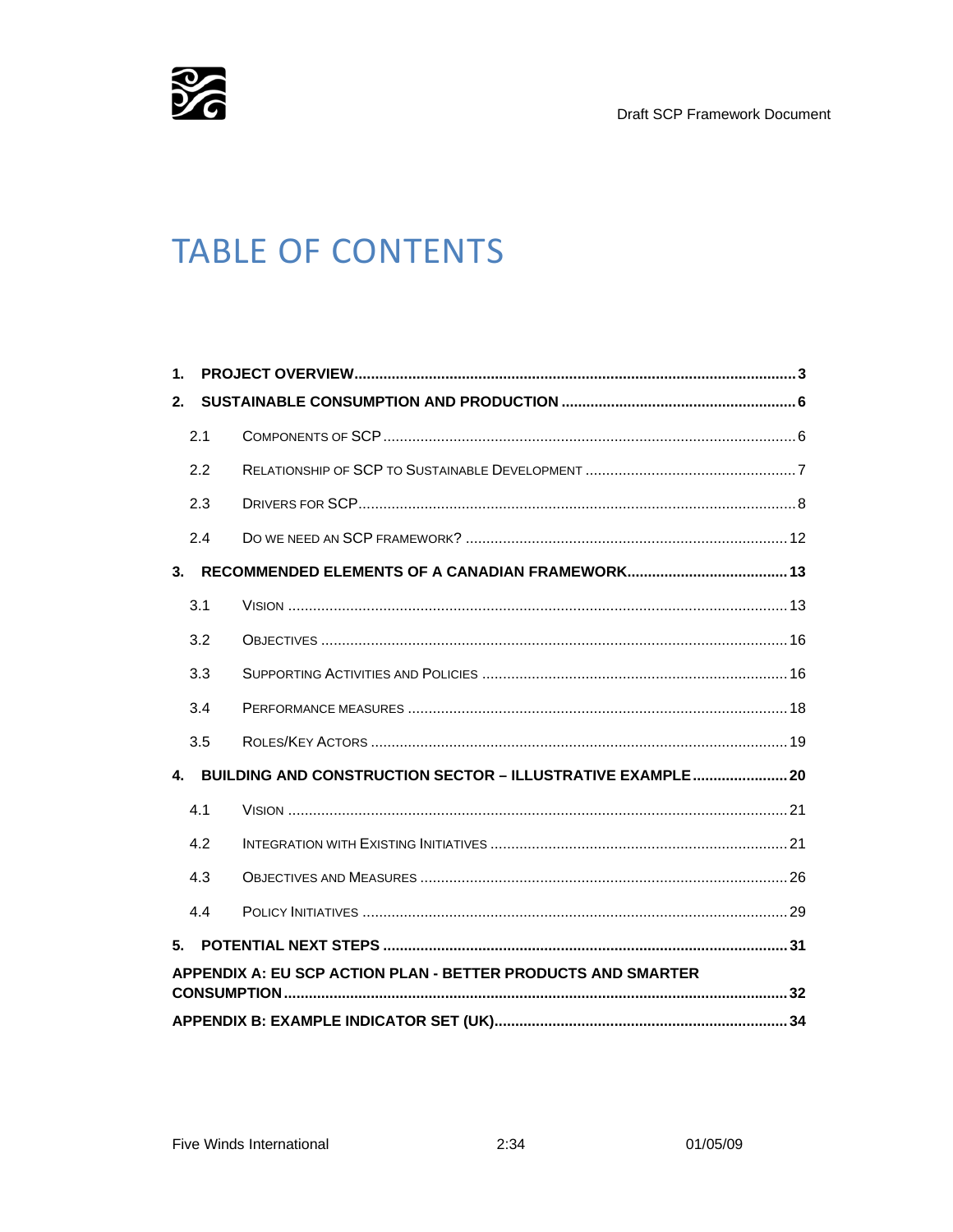

#### **1. PROJECT OVERVIEW**

The Marrakech Process is a global process to support the elaboration of a regional and national level 10-Year Framework of Programs on sustainable consumption and production (SCP). $^1$  It was called for at the World Summit for Sustainable Development and included in the Johannesburg Plan of Implementation.<sup>2</sup> The goals of the process are to:

- assist countries in their efforts to green their economies;
- help corporations develop greener business models; and
- encourage consumers to adopt more sustainable lifestyles.

In support of the Marrakech Process, in November 2008, a joint Canada‐US regional meeting on Sustainable Consumption and Production was held in Washington, DC. The meeting was attended by a broad range of stakeholders from government, industry, academia and civil society organizations. A key outcome of the meeting and pre-meeting consultations was recognition that to guide the advancement of SCP in North American, an SCP vision and framework – supported by government, industry and civil society leaders – is needed. The meeting report provides specific findings, recommendations and actions for the advancement of SCP in North America. Two outcomes of particular relevance to the development of an SCP framework for Canada are highlighted below:

# *The current worldwide economic situation creates opportunities for a shift to more sustainable patterns of consumption and production.*

*Finding:* Today's global economic crisis focuses attention on ways to achieve sustainable economic growth. At its most fundamental level, making progress towards more sustainable communities, countries, regions and the world requires a transformation of the overall patterns of societal consumption and production. Finding leverage points for change and amassing public and political support is a substantial challenge. The urgent economic calamity presents an opportunity to engage North American society in an understanding of

 $1$  SCP may be defined as: "the use of services and related products which respond to the basic needs and bring a better quality of life while minimizing the use of natural resources and toxic materials as well as the emissions of waste and pollutants over the life cycle of the service or product, so as not to jeopardize the needs of future generations."

<sup>2</sup> http://esa.un.org/marrakechprocess/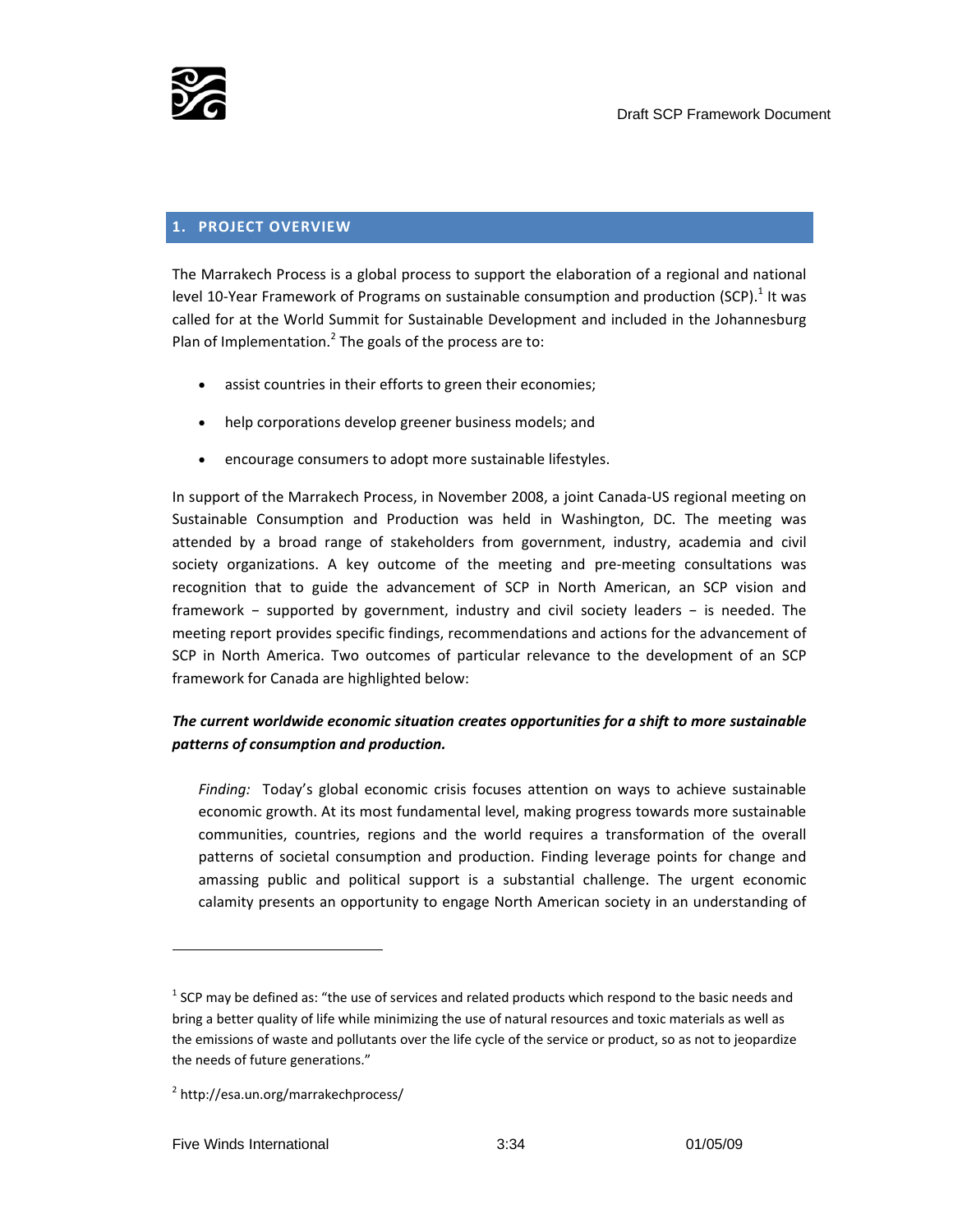

consumption and debt issues, and consideration of alternative consumption patterns that can increase societal well‐being.

*Recommendation:* Use sustainable development and SCP concepts to guide new and emerging strategies for large government programs – infrastructure, transportation, health care, housing, energy, security, and environmental services such as water and waste management.

*Action:* Find opportunities to include SCP concepts, such as green infrastructure, smart growth and green jobs, into government responses to the economic crisis.

# *Lack of common understanding about SCP (and how best to apply itsSCP concepts in the North American context) constrains progress on sustainable development.*

*Finding:* SCP offers a constructive way to frame and analyze environmental, social, and economic issues and provides new tools, strategies and solutions to address environmental, social and economic concerns. Using an SCP "lens" to define problems and explore solutions can lead to more sustainable practices and policies. The underlying concepts of SCP are not well articulated and many people are not yet comfortable with how to apply the broad concepts and ideas in the real world (i.e. in a household, company, community or government agency). There appears to be emerging agreement on underlying SCP principles – such as use of a life‐cycle approach, and the importance of innovation and entrepreneurship that values and promotes sustainability. Adoption of SCP in North America will be enhanced when people and organizations better understandSCP and how to apply its powerful concepts to different kinds of issues and at different scales.

*Recommendation:* Create an easy‐to‐understand vision and framework for SCP in North America that helps unify ongoing efforts, clarifies where additional efforts are needed and is sufficiently flexible to encourage a diversity of innovative SCP approaches. Use this framework to help shift SCP discussions from theory to practice, with a focus on encouraging productive actions in all parts of society.

*Action:* Task a small group to propose a simple and practical SCP framework for North America, organized around a life‐cycle approach. The framework would help establish SCP as a priority for all segments of society, increase awareness of SCP concepts, provide a starting point for stakeholder consultations, and identify overall North American priorities and approaches, including interactions with the United Nations (UN) Marrakech Process. Engage stakeholders in creating and finalizing the SCP framework.

In January 2009, Five Winds International was engaged to develop a conceptual view of what such a framework might look like. An initial concept was developed (see Figure 1), and a draft report, *Sustainable Consumption and Production: Developing a Canadian Framework*, was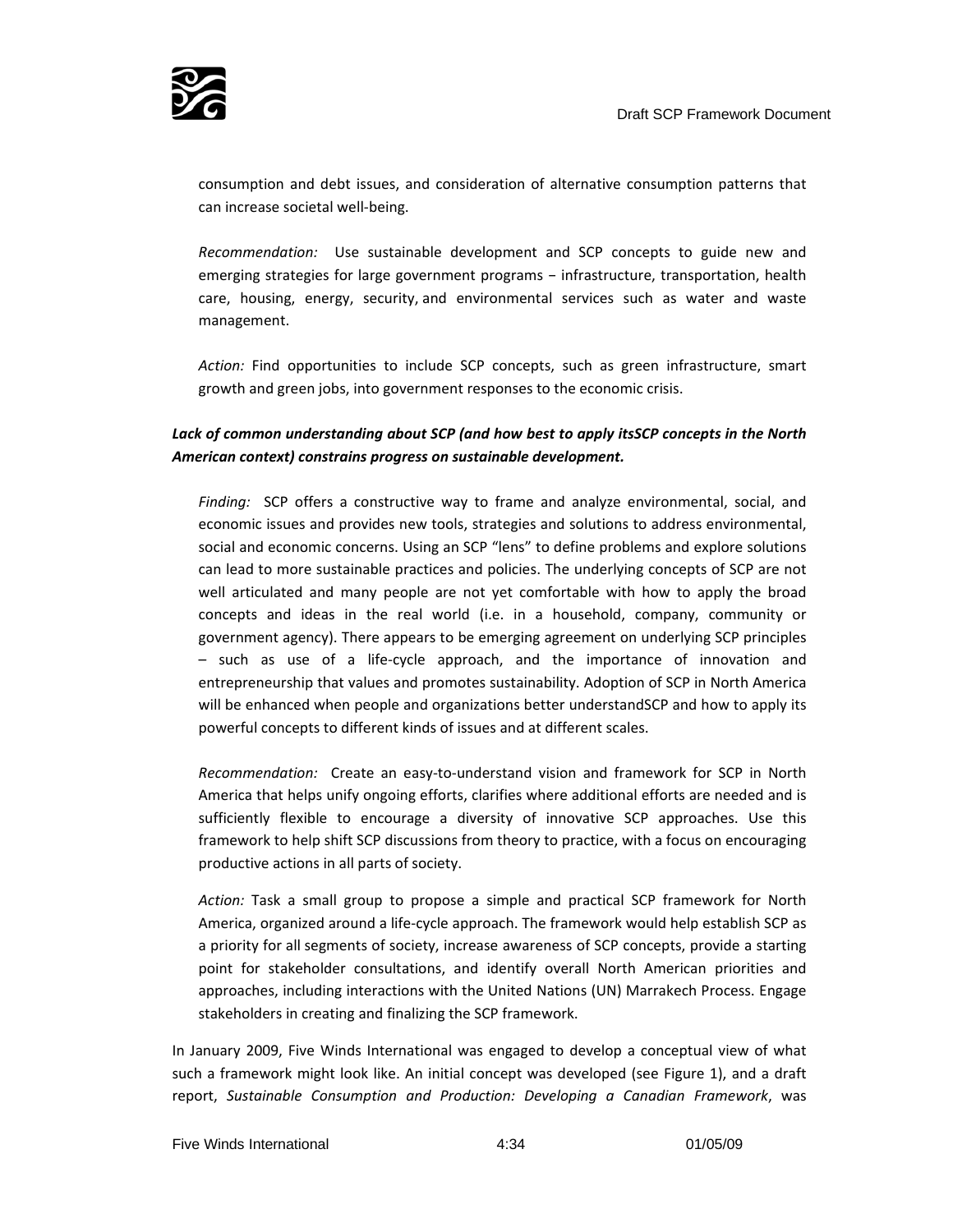

prepared. The initial report outlined United Nations Environment Programme (UNEP) guidance on developing SCP frameworks, reviewed some existing frameworks and proposed core elements of a Canadian Framework. The report was reviewed by federal government representatives, as well as by a stakeholder advisory group that included representatives from academia, industry and civil society organizations. Based on feedback from the government representatives and advisory group members, this second report has been prepared. It builds on the North American (NA) Workshop outcomes and the initial paper, and provides:

- a brief description of the key components of SCP and its relationship to Sustainable Development (SD) – this relationship is elaborated in detail in the November workshop background papers;
- an overview of some of the high-level risks and opportunities associated with moving toward, or away, from SCP;
- a description of the main elements of the proposed framework from the initial paper; and
- an illustration of how the framework could be applied in the building and construction sector.

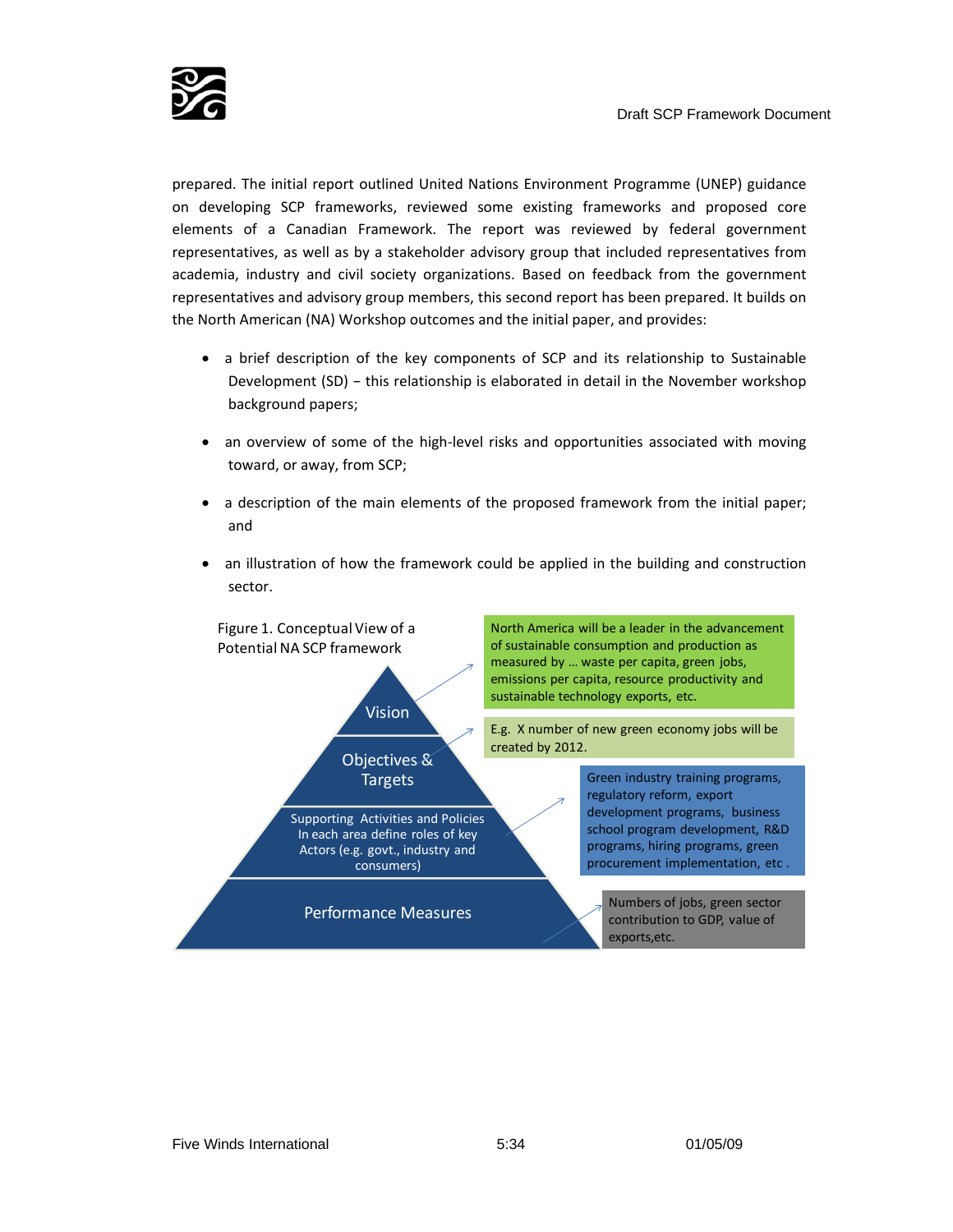

#### **2. SUSTAINABLE CONSUMPTION AND PRODUCTION**

#### 2.1 COMPONENTS OF SCP

Although Sustainable Consumption and Production is not a widely understood or used term in Canadian industrial and government policy circles, it is a concept that is critical for making progress on sustainable development. For a comprehensive overview of the history, origins and development of the SCP concept, the reader is referred to SCP Workshop Paper #1: *Background on Sustainable Consumption and Production in the Context of North America*.

SCP has three core components:

1. Developing the economy in a

way that optimizes the use of resources, promotes social development, and reduces the impacts of production on human health and ecosystems (i.e. decoupling GDP from environmental impacts while optimizing societal benefits). This component is a core aspect of most interpretations of sustainable development and it requires not only separating growth from impacts, but also finding new ways to account for and measure development.

2. Supporting the development of more sustainable consumption patterns through reductions in, and smarter, consumption (e.g. more energy‐efficient products, shifting from products to services, raising awareness of the impacts of excessive consumption). It is important to note that for some this could mean reduced consumption and for others it can mean increased consumption. Sustainable consumption requires much more detailed information and data on the impacts and benefits of materials, products and services so that better choices can be made. The UN Commission for Sustainable Development defines sustainable consumption as:

3. "The use of services and related products which respond to basic needs and bring a better quality of life while minimizing the use of natural resources and toxic materials as well as the



**Green Economy** – decouple GDP and

Figure 2. Components of SCP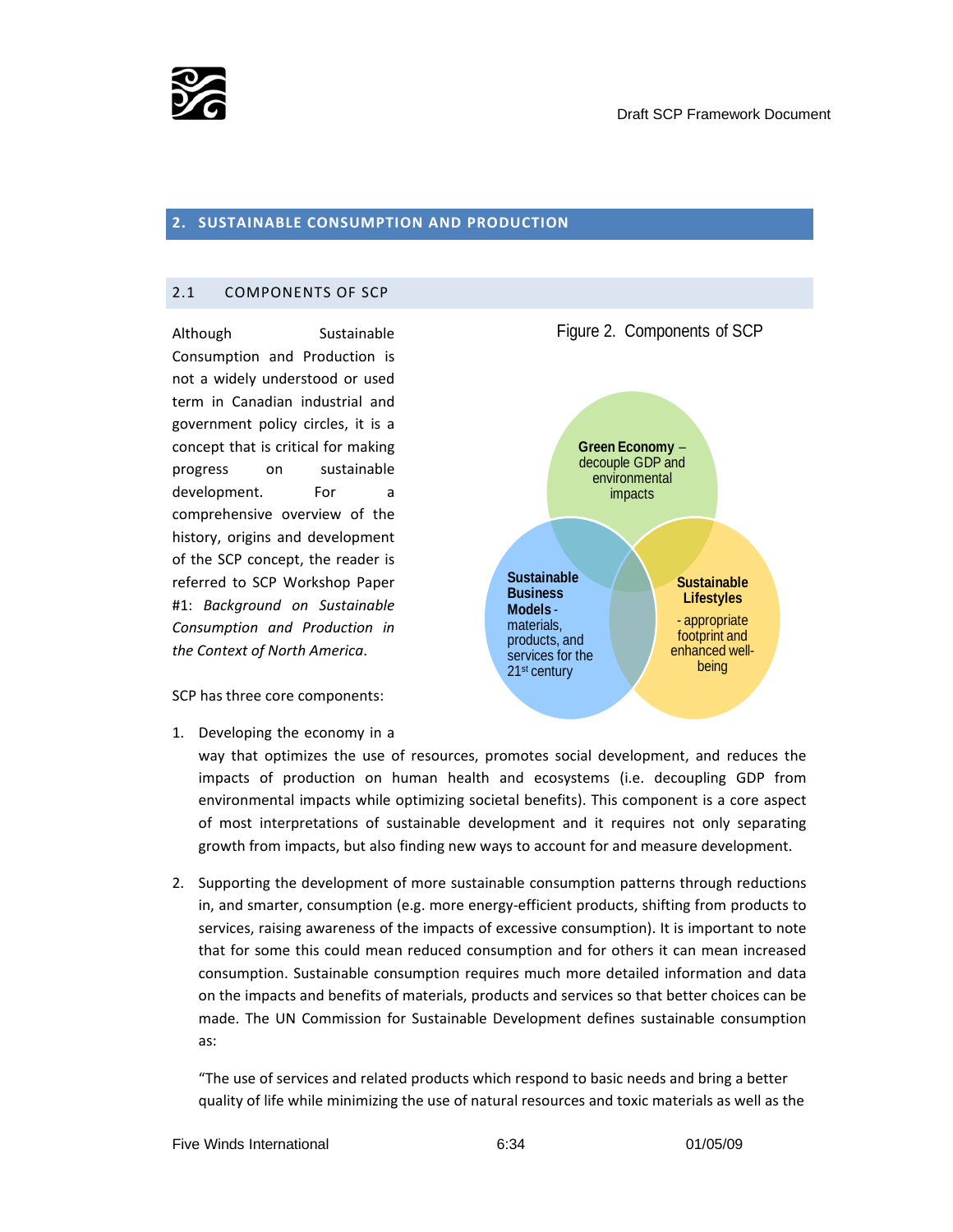

emissions of waste and pollutants over the life cycle so as not to jeopardize the needs of future generations."

3. Developing more environmentally and socially responsible business. This includes a strong focus on reducing impacts of production and on the innovation of more sustainable materials, products and services (e.g. products that optimize material use, provide the needed functionality, and are produced in socially and environmentally responsible ways). Market and regulatory forces in some key sectors, such as building and construction, energy, and food and consumer products, are already driving innovation towards improved sustainability performance. For SCP to become "mainstream," an enabling environment that would create the right market conditions and ensure competitiveness is required. A 2008 UNEP paper on SCP and business described this enabling environment as:

"a rational mix of legislation, regulation, voluntary agreements, economic instruments, integrated product policies, stakeholder engagement. To shape this enabling environment, governments need to develop strategic and practical plans and engage business and industry in the process of consultation, policy formation and implementation."<sup>3</sup>

### 2.2 RELATIONSHIP OF SCP TO SUSTAINABLE DEVELOPMENT

The components outlined in Section 2.1 are focused on improving product systems, reducing or optimizing consumption, and setting the market framework for SCP. The UN guidelines for developing SCP frameworks focus countries toward the following aspects: business and corporate social responsibility (CSR), cleaner production, communications, sustainable product design, life cycle and resource management, safer production, sustainable consumption, ecolabeling and sustainable procurement. It should be noted that these areas do not address the full scope of SD, but rather they focus on activities and actors along the value chains and life cycles of materials, products and services.

Although SCP does not directly address other aspects of SD (e.g. the role of women, managing fragile ecosystems, combating deforestation), it is unique in its ability to contribute to a wide range of SD objectives. Consequently, a number of existing national SCP frameworks are linked to, or incorporated directly in, National Sustainable Development strategies. A Federal Sustainable Development Strategy is currently under development in Canada and it would be valuable for this strategy to address the issue of SCP for several reasons, including:

• the inherent value chain and life‐cycle aspects of SCP. Improving the sustainability of production requires consideration of the roles and responsibilities of actors along the

<sup>&</sup>lt;sup>3</sup> The Marrakesh Process: SCP Issues for Business and Industry. UNEP 2008.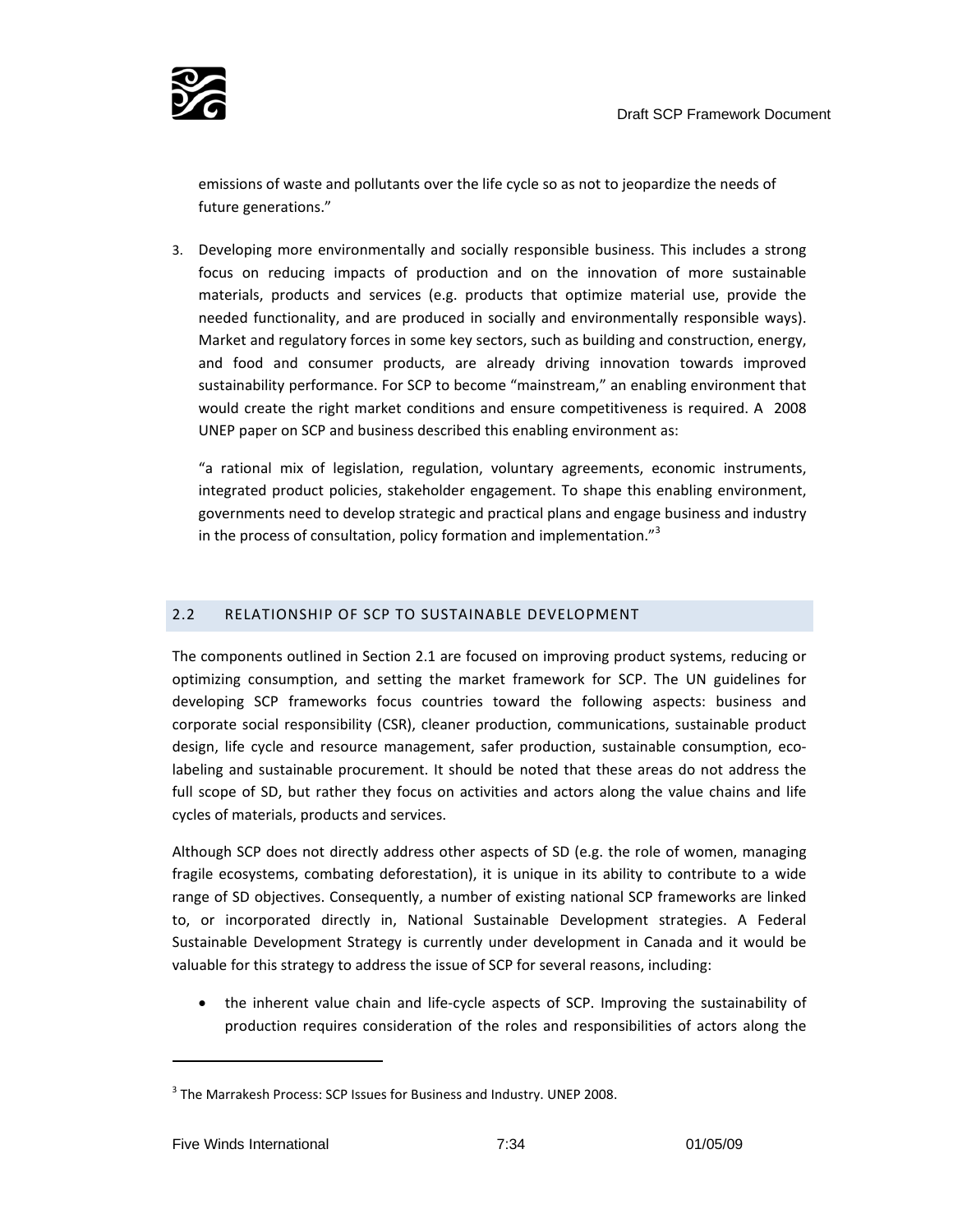

value chain of the product system as well as consideration of the full life‐cycle impacts from raw materials through to use and end‐of‐life;

- the fact that consumption and production provide a focal point for addressing a range of policy priorities such as innovation, job creation, wastes, emissions, toxic chemicals and consumer protection;
- its simplicity in comparison to SD in terms of general understanding. As such, it is potentially more accessible to the average person who can understand the need for smarter consumption and cleaner production; and
- the fact that it aligns with current market trends and business activity to provide more sustainable materials, products and services.

Having noted this, there is considerable effort required to engage Canadian government and industry leadership on the need for an SCP framework. Individual sectors (e.g. forestry, building and construction, food, retail) are all actively engaged in SCP‐type activities and, similarly, there are a range of government policies, programs and activities that link to SCP. However, there is no overarching vision or strategy or even recognition by many decision-makers that a strategy is required. In contrast, the European Union (EU) SCP framework is seen as a core element of its SD strategy and it was produced through extensive consultations and research.

#### 2.3 DRIVERS FOR SCP

In spite of the lack of leadership and awareness of the importance of SCP, the need for a vision and framework for SCP in Canada is being driven by a number of significant opportunities and some major risks. A selection of these opportunities and risks are outlined below.

#### *Ecosystem risks*

Initiated by the UN in 2001 and completed in 2005, the Millennium Ecosystem Assessment evaluated the consequences of ecosystem change for human well-being and the scientific basis for action to protect, conserve and enhance major ecosystems. The assessment was conducted through the work of over 1,300 scientists who looked at the state, trends, and future scenarios for these ecosystems based on current and predicted patterns of consumption and production. Their efforts were reviewed by governments and independent scientists and the major finding was as follow:

"At the heart of this assessment is a stark warning. Human activity is putting such strain on the natural functions of Earth that the ability of the planet's ecosystems to sustain future generations can no longer be taken for granted."

A key focus of the assessment was on the ability of ecosystems to provide the "services" that underpin our economy. These services include; the provision of goods (e.g. food, water, fibre and fuel), the regulation of systems (e.g. climate, water and disease), cultural benefits (e.g.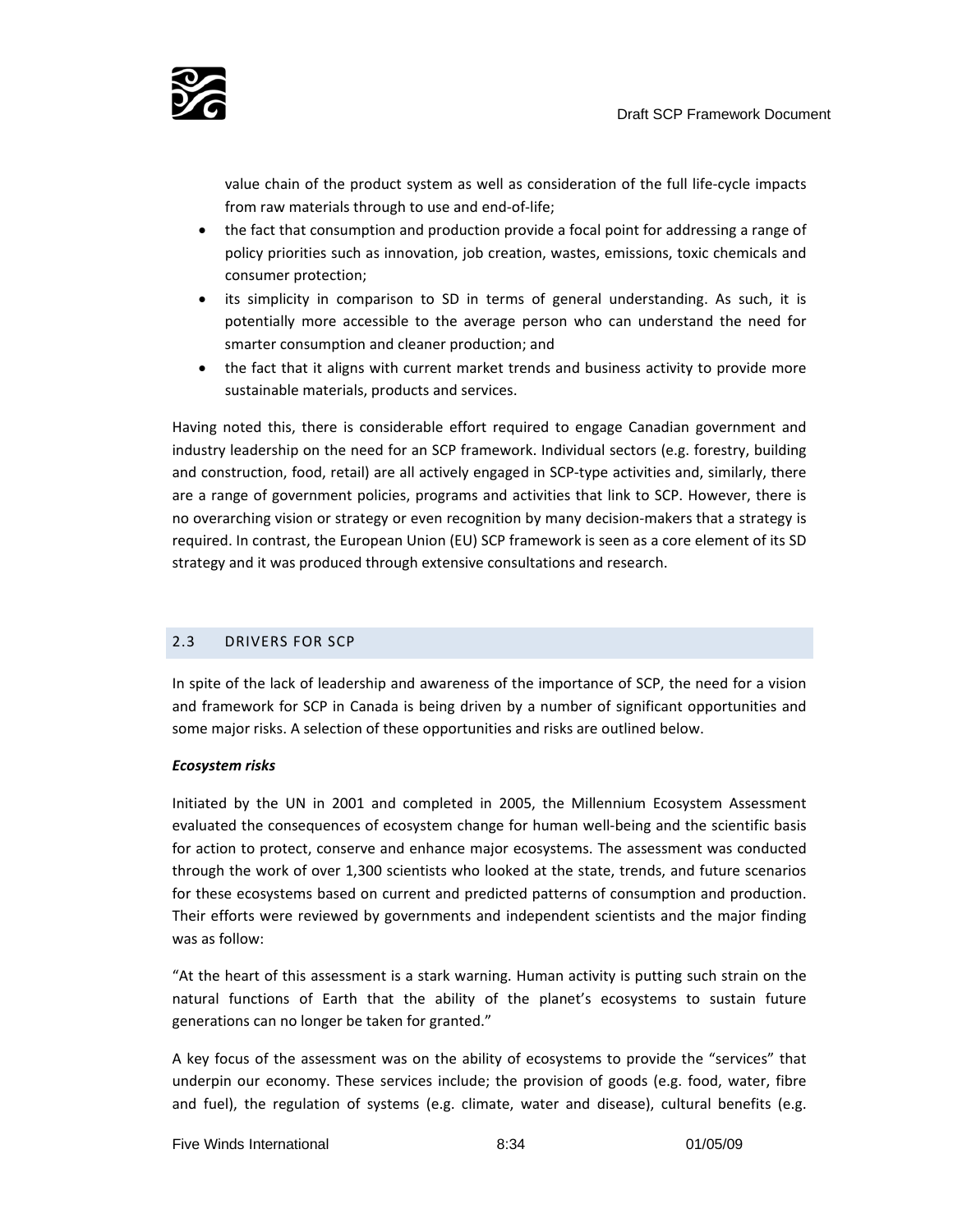

aesthetics, spiritual, recreation and education), and supporting benefits (e.g. primary production and soil formation).

Given the seriousness of the assessment, it is clear that moving slowly on SCP poses significant risks for our economy, social cohesion and environment.

#### *Business Opportunity*

According to a 2008 PriceWaterhouse survey of technology executives, 61 percent feel it is very important (29 percent), or important (32 percent), that their companies take steps to reduce their environmental impact. The report noted that "this shift towards green products, services and business operations is having a direct impact on the level of collaboration and innovation found throughout the entire technology value-chain, including marketing, human resources, research and development processes, manufacturing and supply chains. Forty percent of the executives claim the green movement creates significant market opportunities for their companies, as evidenced by a noticeable increase in customer demand for green products and

services. Additionally, 60 percent of respondents cite energy savings as one of the most important factors in their company's environmental decision‐making process."<sup>4</sup>

GE's ecomagination program illustrates the opportunity. When it was launched in 2005 it set a revenue target for green technology of \$20 billion by 2010. In 2007 it had already hit \$14 billion and so revised its 2010 target to \$25 billion (see Box 1). While most large multi-nationals are progressing on their sustainability initiatives, there are a great number of smaller suppliers who are not as well positioned to avail themselves of the market opportunities arising from the need for more sustainable products, technologies and associated services.

Some national governments see this link. For example, the UK Framework for Sustainable Development notes that progressing on SCP "includes reducing the inefficient use of resources, which is a drag on the economy, so helping boost business competitiveness and to break the link between economic growth and environmental degradation." The UK government established a Business

#### **Box 1: GE Ecomagination**

In 2005, we launched an environmental solutions program that would produce cleaner energy and water and improve efficiency. After more than 125 years in business, we knew that true environmental sustainability would only be possible if the practice could be sustained economically. Ecomagination was conceived as a business strategy, and just three years into the program it is delivering the commercial potential we envisioned across all GE businesses.

In 2007, GE achieved approximately 15 percent growth in ecomagination revenues over 2006, from \$12 billion to \$14 billion. This growth came from providing our customers with products that improve their operating performance and reduce environmental impact. The potential of this mutual benefit is significant. Not only have ecomagination products generated double-digit growth for GE, but they have also become a catalyst for innovation and a new dialogue in business as a whole. As we continue to grow ecomagination, we are excited by the momentum of our products and look forward to the gains that

<sup>&</sup>lt;sup>4</sup> Technology Executive Connections, Vol. 6. Going Green: Sustainable Growth Strategies. PwC, February 2008.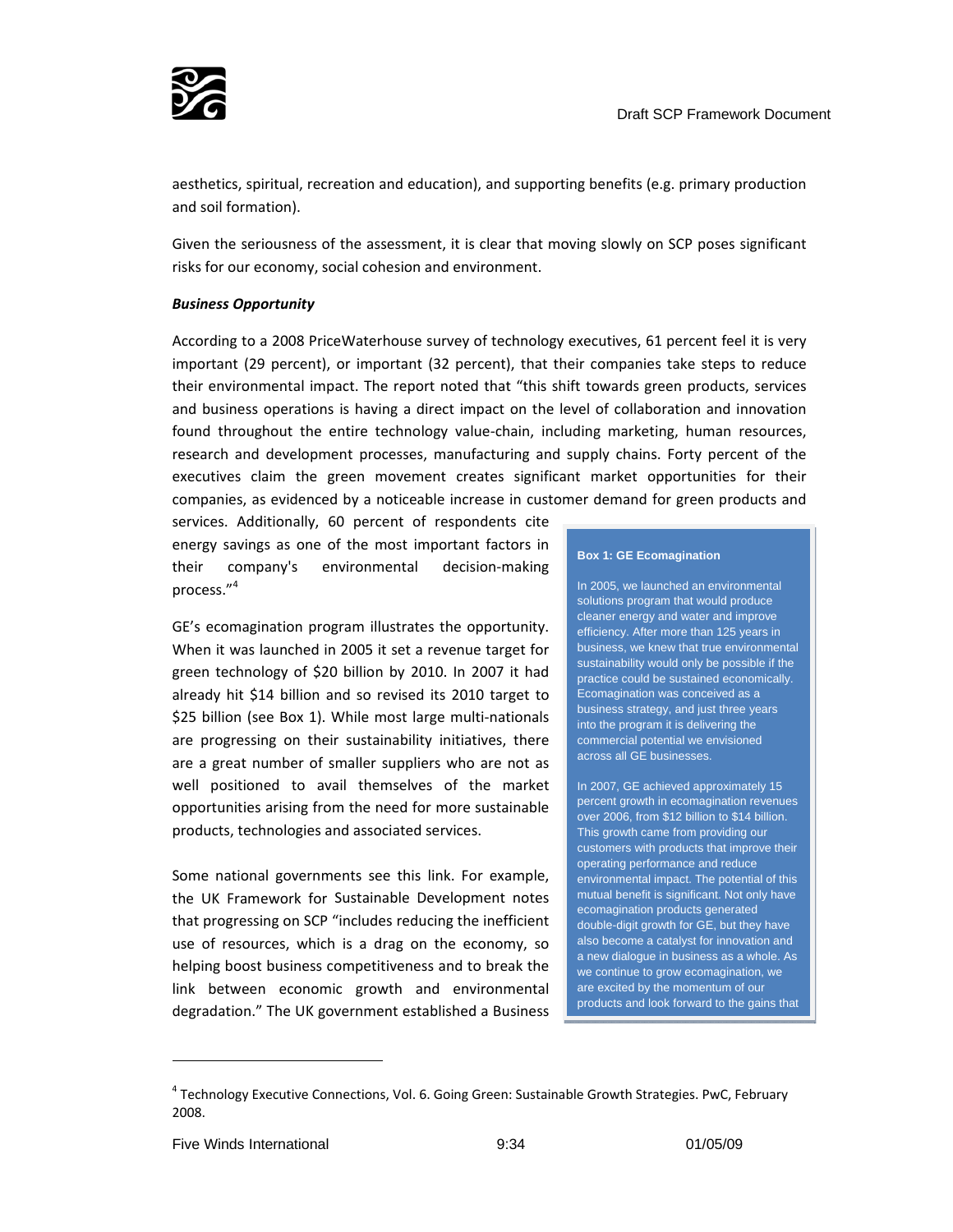

Task Force on Sustainable Consumption and Production that has developed information and tools for UK business. The aim of the Task force is to support business in moving toward SCP in "ways that boost competitiveness and contribute to economic growth."

This perspective was shared by a wide range of stakeholders consulted in the lead up to the November 2008 NA SCP meeting who saw the advancement of SCP as vital for modernizing the NA industrial strategy, achieving competiveness and spurring innovation(see Box 2).

#### *Job Creation Opportunity*

An October 2008 study prepared for the United States Conference of Mayors and the Mayors Climate Protection Center, examined the potential for growth in green jobs in various parts of the economy that will be affected by major environmental issues such as climate change. Table 1 shows estimated job growth for the period 2018, 2028 **Box 2. NA Perspectives on SCP and Competitiveness** 

"We want to be technology makers not technology takers.'

"We will lose competitiveness if we do not make SCP a primary driver of industry strategy."

"We need to have industrial strategy which works towards the future and not the past."

"As we use markets to make things better we can tunnel through the damage created in NA and develop better technologies, expertise and knowledge for export."

"There is a critical mass of companies that get it, but they are still playing at the edges – there is not the step changes happening that we need."

**Source: Sustainable Consumption and Production Perspectives on a North American Vision** 

and 2038 in these areas. The base number for 2008, which included more sectors that are covered in the table, was approximately 750,000 jobs. $5$ 

Table 1

| Potential New Green Jobs 2038 - U.S. Total |           |           |           |  |
|--------------------------------------------|-----------|-----------|-----------|--|
|                                            | 2018      | 2028      | 2038      |  |
| Renewable Power Generation                 | 407,200   | 802,000   | 1,236,800 |  |
| Residential & Commercial Retrofitting      | 81,000    | 81,000    | 81,000    |  |
| Renewable Transportation Fuels             | 1,205,700 | 1,437,700 | 1,492,000 |  |
| Engineering, Legal, Research & Consulting  | 846,900   | 1,160,300 | 1,404,900 |  |
| <b>Total</b>                               | 2,540,800 | 3,481,000 | 4,214,700 |  |

Note this analysis is focused on green jobs and does not reflect general job growth potential (i.e. traditional jobs that could be created or protected by providing materials, products and services in a more sustainable way).

#### *Trade Opportunities*

<u> 1989 - Johann Barn, mars ar breithinn ar chuid ann an t-</u>

<sup>5</sup> US Metro Economies: Current and Potential Green Jobs in the U.S Economy. Global Insight, October 2008.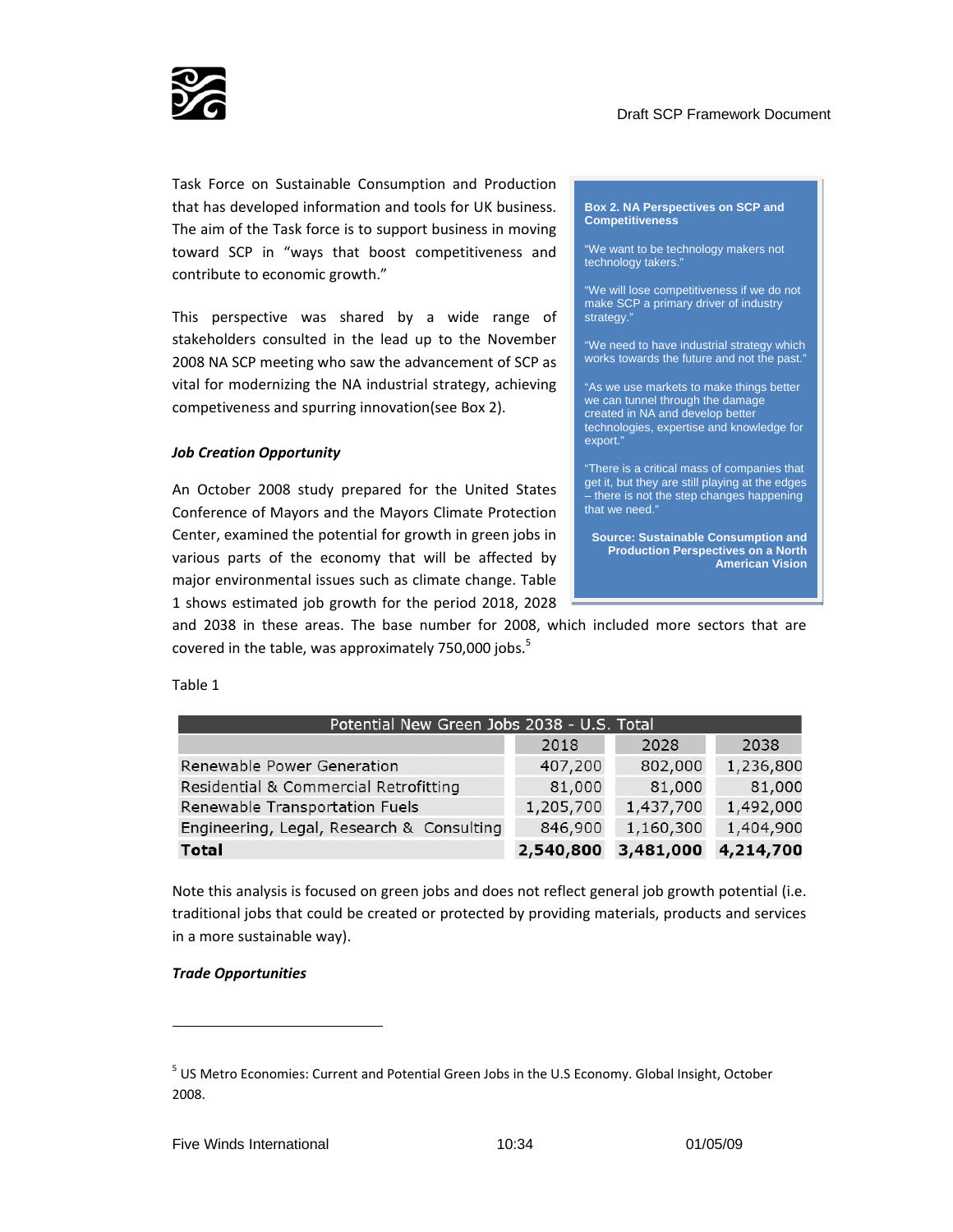

Prior to the recent economic downturn, the green building movement in the US was growing at a phenomenal pace and was driven by:

- an unprecedented level of government initiatives;
- heightened residential demand for green construction; and
- improvements in sustainable materials.<sup>6</sup>

According to a March 2009 report from McGraw‐Hill Construction, the overall US green building market (both non-residential and residential) is likely to more than double from today's \$36-49 billion to \$96-140 billion by 2013.<sup>7</sup> The report found that the green building market "seems to be somewhat insulated" from the construction slump. Reasons cited for the market's stability include: increased awareness that green buildings are often cheaper to operate; and governmental policies that promote or even mandate eco-friendly features.<sup>8</sup> Canada has an opportunity to provide sustainable materials, products and services to help meet this anticipated growth and should recognize and act on this. The new US administration has indicated that it will "begin building the green economy that will define the next two decades." In its recently released budget, the administration integrates environment and sustainability considerations into a wide range of programs that support energy technology development, manufacturing, housing, basic research, agriculture production, federal buildings and many other areas. This level of activity on the part of its major trading partner is a clear opportunity for Canada – one that an SCP framework could potentially support.

#### *Innovation Opportunity*

Current markets are rewarding companies that can provide materials, products and services that have a lower "footprint" on the environment and that are produced in a socially responsible manner. Major retailers such as Walmart, Home Depot, Rona and Loblaw are now driving the demand for more sustainable products and packaging along their supply chains, investors are evaluating climate change risk and opportunities (e.g. through the carbon disclosure project), and government and business procurement is increasingly focusing on environmental and social criteria in addition to traditional cost and technical performance criteria. Jurisdictions that can support their industry in developing products to meet this demand will benefit (e.g. through jobs, market share, trade, innovation).

#### *Competitiveness Risks*

<u> 1989 - Johann Barn, mars ar breithinn ar chuid ann an t-</u>

<sup>6</sup> 2008 U.S. Construction Overview. FMI.

<sup>&</sup>lt;sup>7</sup> 2009 Green Outlook: Trends Driving Change. McGraw-Hill Construction.

<sup>8</sup> http://archrecord.construction.com/news/daily/archives/090304green.asp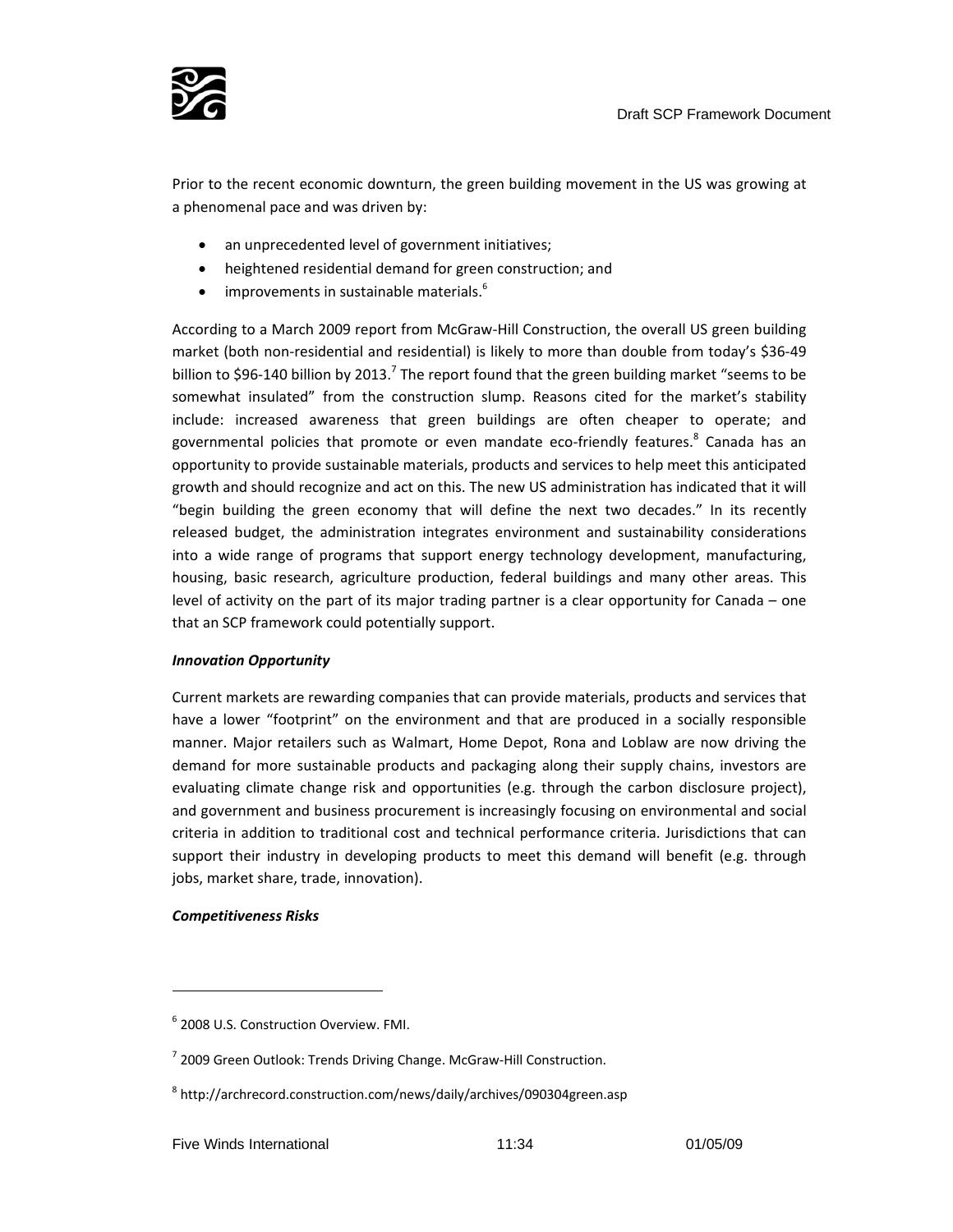

The flipside of the innovation opportunity is loss of competitiveness and access to markets if sustainability performance is lagging. An example of market access risk is the California low carbon fuel standard, which will:

"require fuel providers in California to ensure that the mix of fuel they sell into the California market meet, on average, a declining standard for [Greenhouse Gas] GHG emissions measured in  $CO<sub>2</sub>$  equivalent gram per unit of fuel energy sold. The standard will be measured on a lifecycle basis in order to include all emissions from fuel consumption and production, including the "upstream" emissions that are major contributors to the global warming impact of transportation fuels."

Private‐sector "regulation" is also imposing risks as companies integrate sustainability criteria into supplier evaluations, materials selection and procurement decisions. As indicated, most large companies are capable of responding, but there are many small and medium‐sized firms that may need support in understanding and responding to market shifts.

#### 2.4 DO WE NEED AN SCP FRAMEWORK?

The selection of risks and opportunities highlighted are among those of major interest to government. There are, of course, many more opportunities and risks associated with SCP that have been well documented in many reports, case studies and books over the last decade. A key question is whether establishing a framework for SCP will significantly affect Canada's ability to mitigate these risks and capitalize on the opportunities. In a 2008 communication from the European Parliament on its action plan for Sustainable Consumption and Production and Sustainable Industrial Strategy, it was noted that:

"Overall, voluntary and regulatory instruments are not sufficiently connected and potential synergies between the different instruments are not exploited. Implementation is not sufficiently dynamic and forward-looking to drive the performance of products upwards. Divergent national and regional approaches send conflicting signals to producers, and as a result the full potential of the Internal Market is not realized."

This assessment is from a jurisdiction that is considerably more advanced than Canada in regard to policies and programs to address SCP. The European Commission further notes that a more integrated policy approach to SCP, focusing on high impact products, could "lead to substantial environmental and economic gains." To realize this opportunity, it has developed a comprehensive framework that seeks advancement on SCP in ways that contribute to competiveness (see Appendix A for a summary of the EU SCP framework).

Given the new direction of the US administration, and the advanced nature of the EU strategy on SCP, Canada should – at a minimum – be analyzing the potential benefits of developing an SCP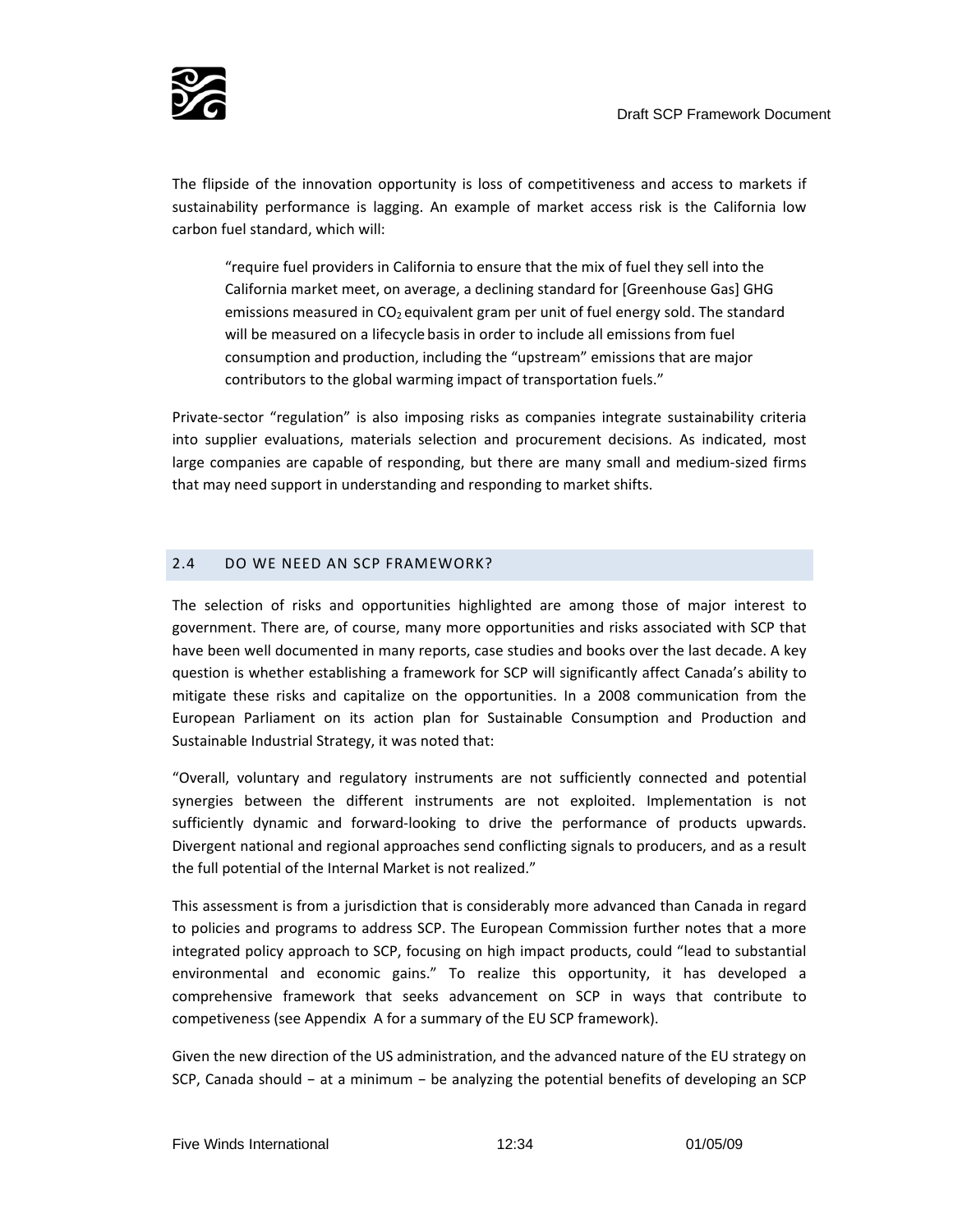

framework. This is necessary to meet our UN commitments and we may find it can help address a range of other policy priorities and opportunities in a more integrated and efficient manner.

#### **3. RECOMMENDED ELEMENTS OF A CANADIAN FRAMEWORK**

This section provides more detail on the elements of the framework outlined in Figure 1.

#### 3.1 VISION

A high‐level vision for SCP is important as it will provide the necessary direction required for aligning objectives, policies and performance measures. The process for developing the vision will be as important as the vision itself due to the lack of understanding of SCP, the diverse number of stakeholders, and the need to engage civil society organizations and all levels of government. It is recommended that the vision be informed by:

- The elaboration of a well-developed information base on key social, economic and environmental factors of relevance to SCP. This information base should be built from the best available science, economic models and social policy data, and should focus on key risks and opportunities for Canada that could arise from the pursuit of more sustainable forms of production and consumption. As noted in the paper *Sustainable Consumption and Production Perspectives on a North American Vision* "aggressively progressing toward SCP represents an opportunity for North America to become a leader in knowledge, expertise, and technology areas that will be critical for all countries to adopt in the 21st century." Quantifying the potential scope of this opportunity will be a key piece of foundational information to support the development of an SCP framework that can be widely supported by policy makers and business leaders.
- The development of scenarios on future environmental, social and economic trends and how they may affect consumption and production patterns and trends. Scenarios can be very informative in helping decision‐makers explore the implications of policies and programs to support sustainable consumption and production. For example, the World Business Council for Sustainable Development (WBCSD) and others have utilized scenarios to explore future labour markets, the future of fossil fuels, impacts of biofuels, mobility and many other topics. To be effective, scenario exercises need to be linked to the vision development process and involve key stakeholders. Canada already has experience with scenarios as they are being used in the *4 FUTURES Scenario Planning Project for Canadian Natural Resource Processing Industries – to 2025,* being run by Industry Canada.
- Stakeholder input on priorities, risks and opportunities associated with SPC. Stakeholders from industry, academia, research institutes and civil society organizations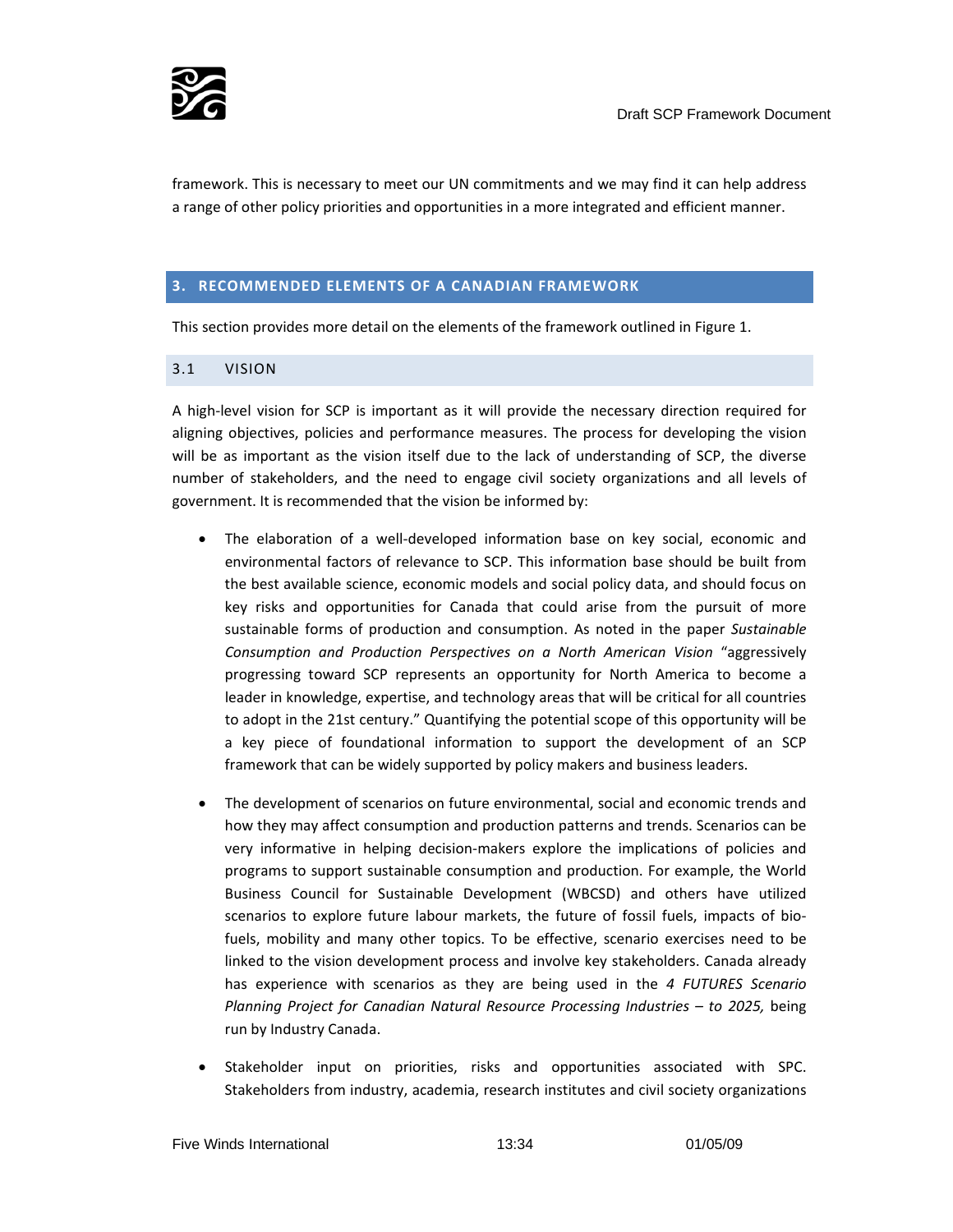

are an important resource and can provide informed perspectives on what a vision for Canada should include and, importantly, how that vision should be translated into sector-specific policies, programs and objectives. For example, in developing its ecoimagination strategy General Electric held focus groups to get input from customers and other stakeholders on what types of technologies and innovations will be required in the future. It also established an eco-advisory committee to provide ongoing advice on its strategy and investments.

Most importantly, the development of the vision will require the participation of political, business and civil society leaders. High‐level commitment and participation is a hallmark of successful sustainability strategies and an SCP framework will not gain any support or momentum without this leadership. As noted, in a number of jurisdictions covered in the UNEP report national SCP programs are linked to an overarching sustainable development strategy. These strategies typically have separate chapters on key issues (e.g. climate change, public health, resource development), and this type of structure enables the SCP component of the strategy to address a narrower set of themes/issues often focused on products and consumption.

Another key consideration is how to develop an SCP vision at a national and sector level. A national vision will need to be high level and linked to an overarching sustainable development strategy. The sector visions can be more specific and provide clearer direction. A sector approach can be complemented by cross-cutting initiatives. Examples of cross-cutting areas include:

- pricing of pollution;
- product labeling;
- education; and
- decision-support tool development and deployment (e.g. eco-design and sustainable design tools, life cycle assessment).

An illustrative example of how such a national‐level vision could be articulated is provided as follows:

#### **National SCP Vision:**

Canada will be a world leader in sustainable production as measured by:

- the environmental footprint and social benefits of our resource production, manufacturing and service industries;
- the ability of our financial industry and capital markets to support investments in sustainable production;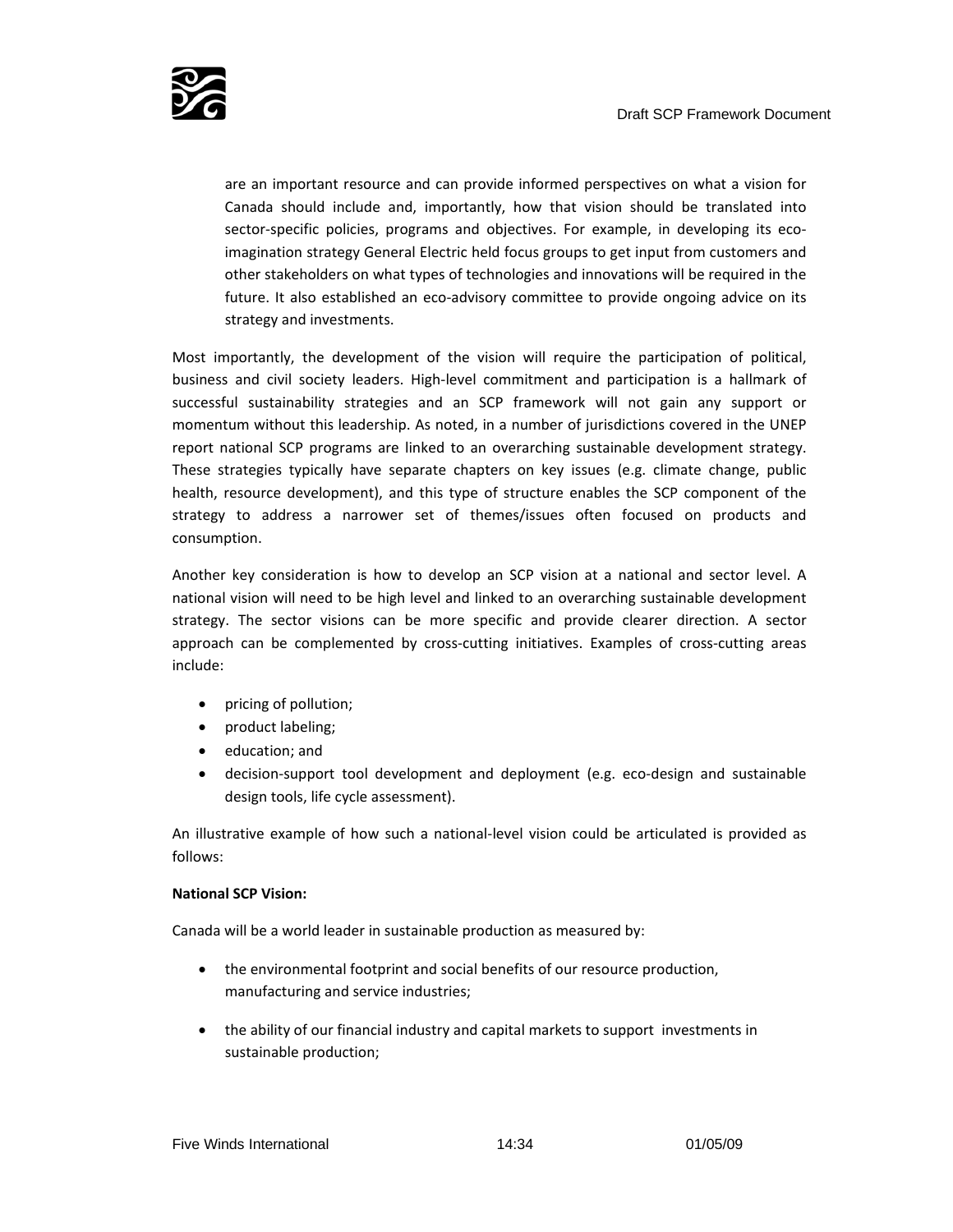

- our ability to create jobs and wealth from the production of more sustainable products, services and technologies;
- resource productivity;
- innovation and commercialization of new products and services with improved sustainability performance; and
- ….

Canada will be a world leader in sustainable consumption as measured by:

- percentage of products and services that meet the highest standards of sustainability performance (e.g. adhere to or exceed leading standards);
- per capita energy consumption;
- per capita material consumption;
- per capita generation of wastes;
- decoupling of GDP from resource consumption (e.g. fish stocks, industrial water use, land use....); and
- …..

It has been suggested that it may be better to keep the measures separate from the vision. These measures are high level and are intended to illustrate how a macro-level tracking of how we are moving toward the vision could be undertaken.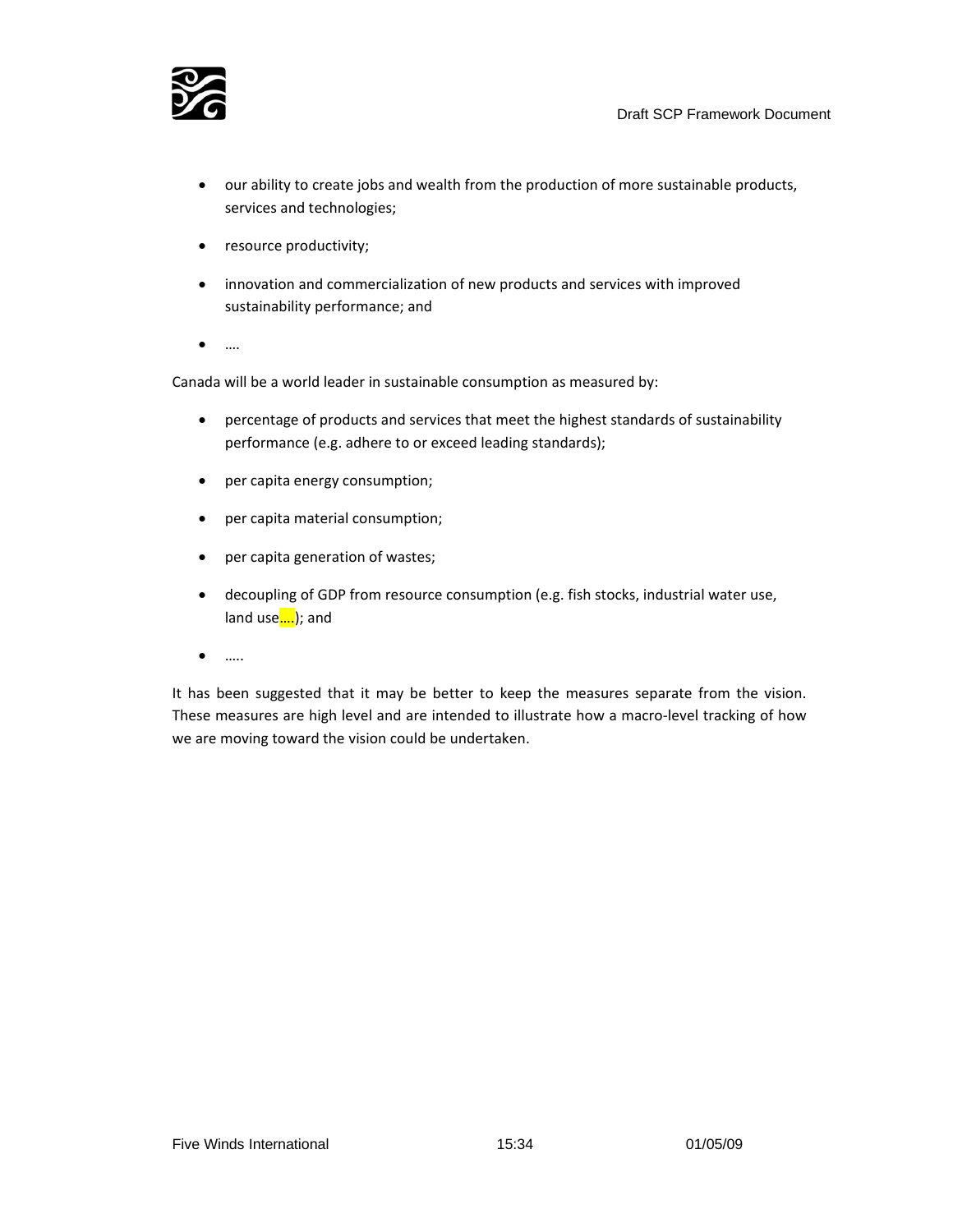

#### 3.2 OBJECTIVES

Objectives are more specific and tangible directional statements, and are best elaborated on a sector basis. They provide a clear direction and lend themselves to specific performance measures. Illustrative examples of objectives include:

- creating x number of manufacturing jobs related to green technology by 2012;
- creating and executing a consumer awareness campaign on green product standards;
- developing sustainable consumption and production training materials with industry associations representing 75% of the construction industry;
- achieving full integration of sustainable production and consumption criteria into infrastructure projects receiving government funding by 2012;
- increasing the commercialization rate of sustainable technologies and products relative to a 2008 baseline; and
- integrating sustainability criteria into all government purchasing.

#### 3.3 SUPPORTING ACTIVITIES AND POLICIES

The vision and objectives will need to be supported by a range of policies, programs and activities. The review of existing frameworks in the UN report clearly indicated that these policies, programs and activities need to be drawn as much as possible from current efforts but will likely also include new activities and actions to better integrate existing activities. From a process perspective, the steps to indentify supporting activities, programs and policies could be undertaken as follows:

- establish a steering committee to oversee and coordinate tracking of progress toward the objectives (depending on the objectives, the make‐up of this group could contain a variety of representatives from government, industry and civil society organizations);
- identify key stakeholders that need to be involved in supporting the objectives;
- identify existing policy and programs activities that contribute to achieving the objectives;
- identify major gaps that may result in a failure to meet the objectives; and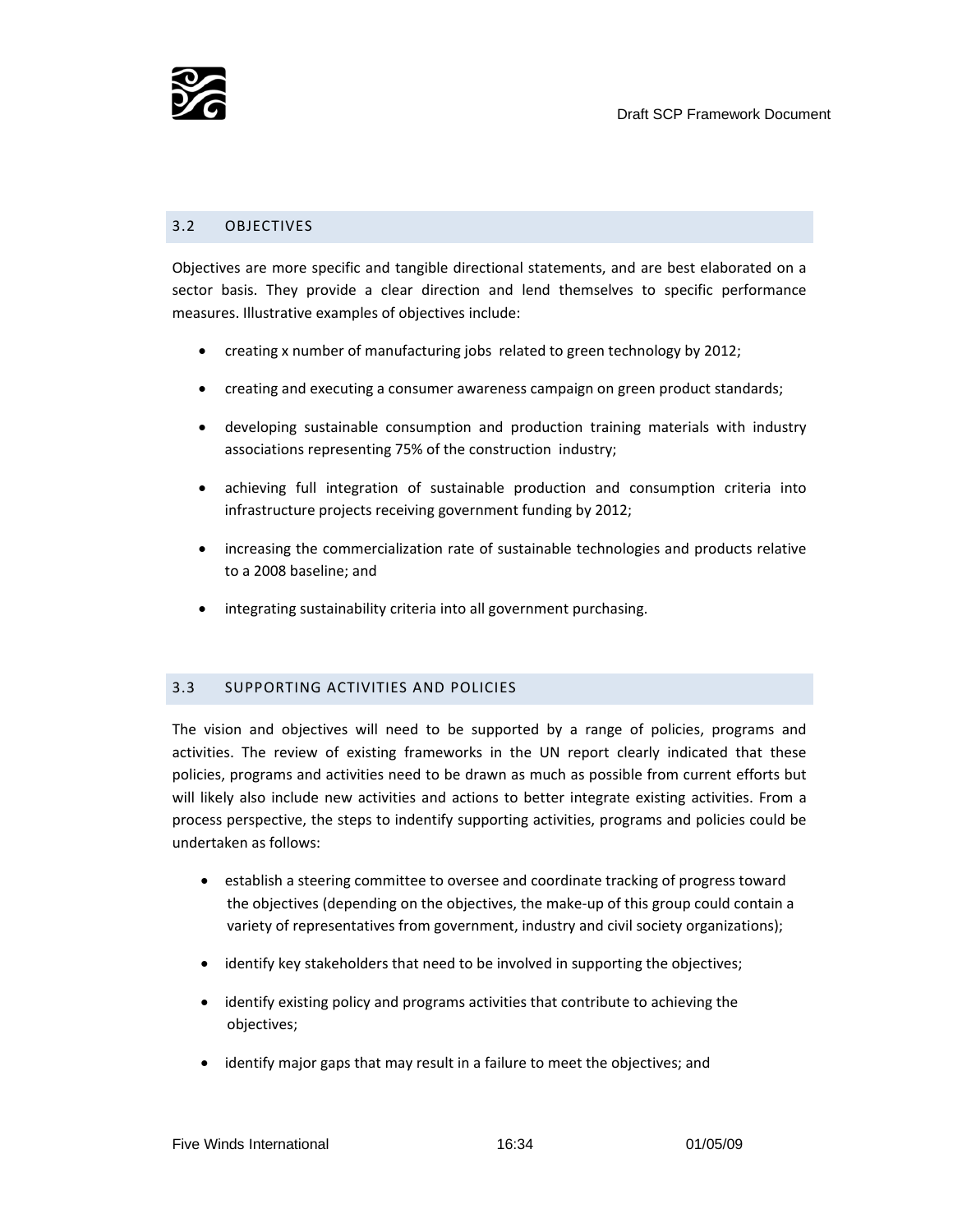

• developing a coordination plan to measure progress from existing activities and to close the gaps.

An example of how the framework could be elaborated for the building and construction sectors is provided in Section 4, including illustrative examples of supporting activities, policies and programs. In examining other national frameworks, it was evident that SCP frameworks include a range of mechanisms/activities. For example, the UK SCP document notes activities such as:

**Enabling policies and programs**: these are actions that help build the capacity within organizations to move toward more sustainable consumption and production. They support the shift to SCP by providing knowledge and education, supporting tools, and resources and funding.

**Engagement activities**: these actions bring together key stakeholders to address key issues and groups. The UK effort identified areas such as a Round Table on Sustainable Consumption, partnerships with key sectors, Trade union initiatives and sector sustainability challenges.

**Activities/mechanism designed to encourage SCP**: these include fiscal measures such as landfill taxes and differential tax rates on vehicles, as well as funding to support environmental actions and an ethical trading initiative.

**Activities that exemplify SCP**: these are leadership initiatives such as being a leader in the EU in the implementation of sustainable procurement.

The EU SCP framework also identifies a range of activities, including: promotion of ecodesign; sustainable procurement; eco-labelling; fiscal incentive programs; boosting resource efficiency; and lean production.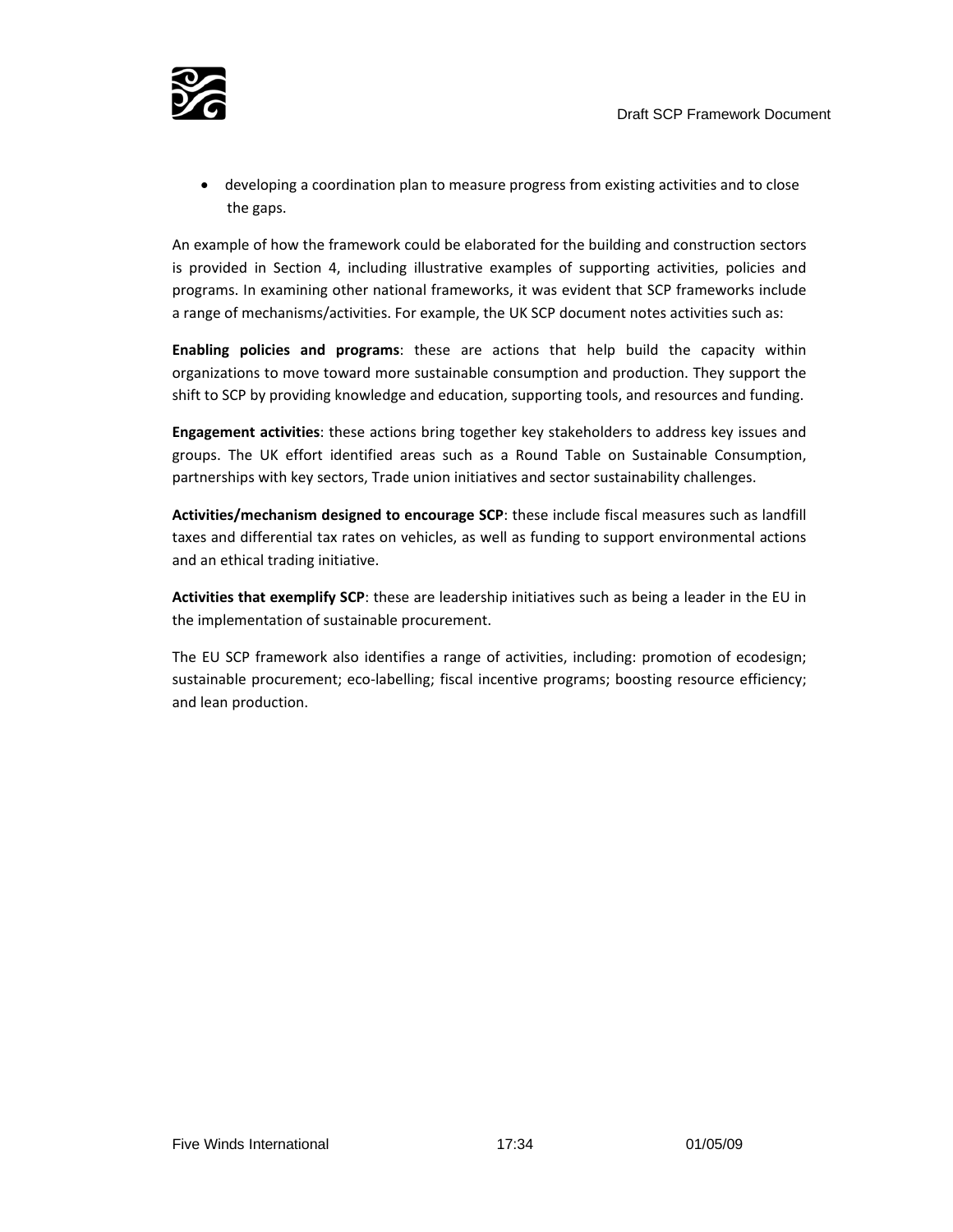

#### 3.4 PERFORMANCE MEASURES

Performance measures, or indicators, are a means to track progress toward objectives. Typically, indicators need to be:<sup>9</sup>

- **Relevant** the indicators should be relevant to current or probable SCP objectives. In choosing indicators, one needs to ask, "Why do we want to know this? Is the information just for the decision-makers or is it also relevant to other stakeholders?"
- **Easy to understand** stakeholders should easily understand the indicators being used. A good benchmark is to determine if they can be easily explained to the general public. If the public doesn't understand the indicators, it is unlikely that senior decision‐makers will understand them.
- **Conceptually sound**
- **Accurate** should reflect the facts about the underlying reality.
- **Available in a timely fashion**
- **Acceptable** should be done via a process of agreement on indicators that is based on sound science.
- **Regionally/sectorally relevant**
- **Technically Feasible** data should be available or collected in a cost‐effective way.
- **Tailored to the user**
- **Aggregated appropriately**
- **Amenable to graphics** information could be effectively summarized, displayed on charts/graphs, etc.
- **Accompanied by explanatory information to tell a story**

Another key consideration is how these measures, or indicators, will be developed and communicated. Ideally, the framework should have high-level indicators that address the activities/actions of governments, industry and consumers (as appropriate). Appendix B provides an example set of indicators from the UK.<sup>10</sup>

<u> 1989 - Johann Barn, mars ar breithinn ar chuid ann an t-</u>

 $9$  Adapted from Climate Change Indicators Framework & Strategy. Five Winds International, 2001. Prepared for NAICC.

 $10$  The list is illustrative only and not a recommendation on a Canadian set of indicators.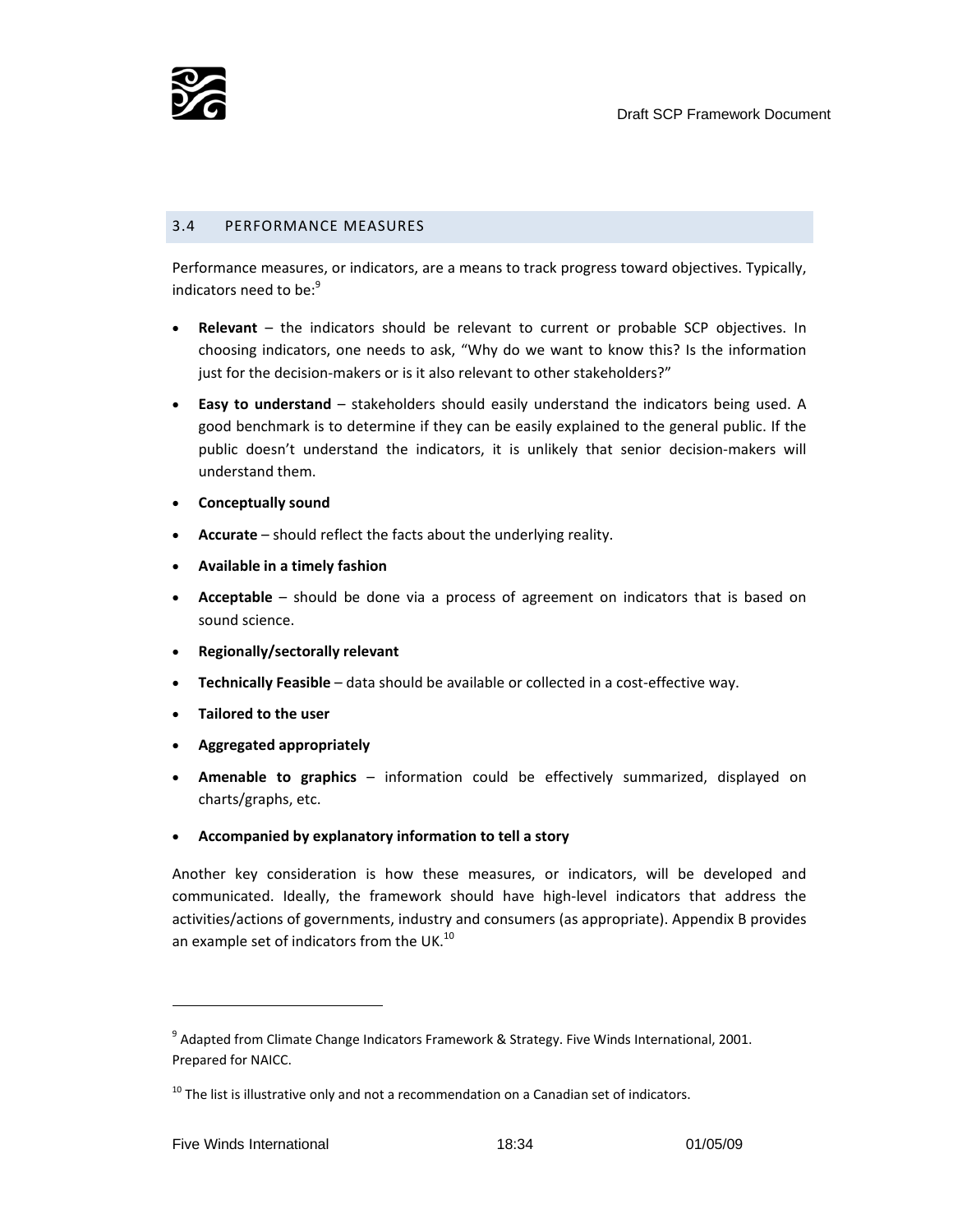

#### 3.5 ROLES/KEY ACTORS

Stakeholder groups have different roles and responsibilities when it comes to SCP implementation. The following are proposed roles of three main groups.

#### *Role of Governments*

The federal government has the responsibility to convene the process to develop and implement an SCP Framework.<sup>11</sup> Federal and provincial governments have the ability to set regulations and policies that can mandate and promote sustainable products and smarter consumption. Governments also have procurement powers which can create markets for sustainable products. Additionally, governments can develop and implement fiscal measures to encourage SCP and support research and development on concepts and tools to promote SCP. A key current challenge is the regulation of environmental and sustainability market claims.

#### *Role for Business*

Business has a role to play by working with government and other stakeholders to develop and implement the SCP framework. Big business, in particular, can lead the implementation of initiatives and help promote SCP to suppliers, customers and the public. This might include voluntary standards, supplier programs, transparent communication of performance, sustainable procurement and collaborative research initiatives on common challenges. Through industry associations, business can help build capacity for SCP within sectors. Business involvement is critical in identifying unintended consequences and advising on the practicality of proposed measures.

#### *Role for Civil Society*

Civil society organizations, such as environmental groups, trade unions, social welfare groups and consumer groups, have a role in developing the SCP framework. They can be promoters and advocates for SCP initiatives and provide advice on key measures and policy tools. Civil society organizations can also play a cohesive role by bringing groups of diverse interest together on SCP and in the promotion of sustainable consumption. And they can provide tools and organizational focus for citizens to participate in SCP discussions(e.g. Smart Growth BC's Community Assistance

 $11$  During consultations prior to the Nov. 2008 Canada- US meeting in Washington, many Canadian stakeholders, representing a diversity of interests, stressed the need for government leadership to move SCP forward in Canada.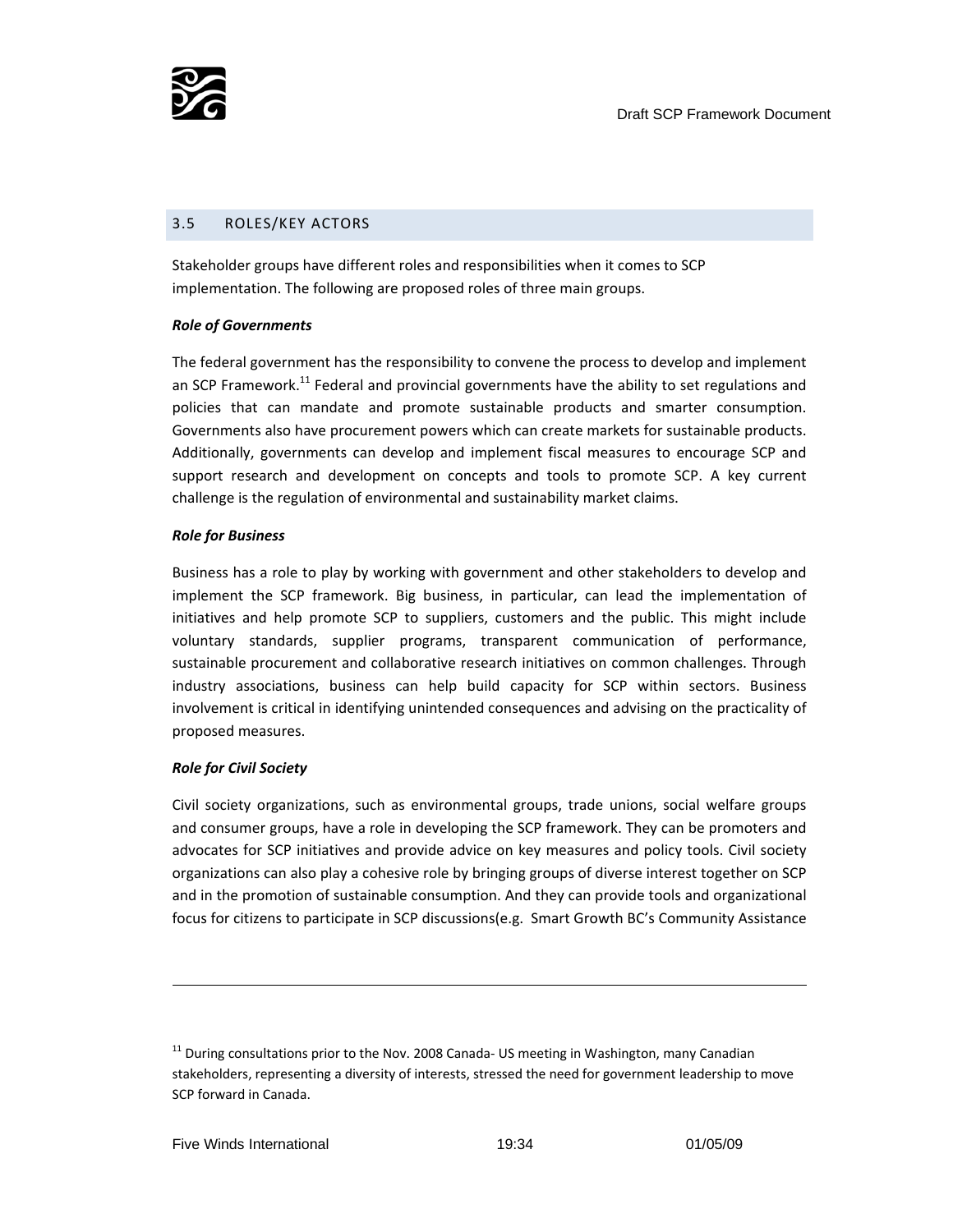

Program). Additionally, the academic community –, particularly business, engineering, design and public policy schools –, can integrate SCP into core curricula.

#### **4. BUILDING AND CONSTRUCTION SECTOR – ILLUSTRATIVE EXAMPLE**

*Buildings represent the largest "no-regrets" opportunity to reduce GHG emissions and to contribute to economic growth.* 

Canada Green Building Council

This section provides an example of how an SCP framework could be elaborated for the building and construction sector. It has been created by the report authors for illustrative purposes only. (Note: Consultations with the building and construction sector on this example were outside of the scope of this project.)

As indicated in Section 3, the development of a vision, goals, policies, etc. will need to follow a process that is based on sound analysis and engagement of appropriate governments, industry actors, and academic and civil society stakeholders. Thus, the example that follows is provided to demonstrate the types of policy initiatives, objectives and activities that could be considered if the framework was applied to the building and construction sector. Although drawn from a review of various sustainability initiatives in the sector, the practicality or feasibility of the examples has not been evaluated.

The construction sector can be broken down into four main sub‐sectors: residential building and renovation; building of heavy industrial facilities; building of commercial and institutional facilities; and engineering of infrastructure (e.g. highways, waterworks, dams, bridges). Each of these sub‐sectors has specific needs and areas of expertise. Objectives for each sub‐sector may be similar; however, policy initiatives and activities will need to be targeted.

According to Statistics Canada, more than one million Canadians are employed in construction trades and professions. Construction workers are involved in the installation, repair or renovation of more than \$150 billion of work every year. There are over 260,000 firms in the construction industry – over 65,000 in residential construction and 150,000 in the trade contracting industry. Construction led the industrial employment growth in the Canadian economy by increasing 7.1% (68,000 workers) between 2004 and 2005.

The framework to address sustainable construction is focused on four types of activities:

- 1. Building performance for energy efficiency, as well as water efficiency, air quality and healthy living space.
- 2. Sustainability of construction materials and technologies from a life-cycle perspective.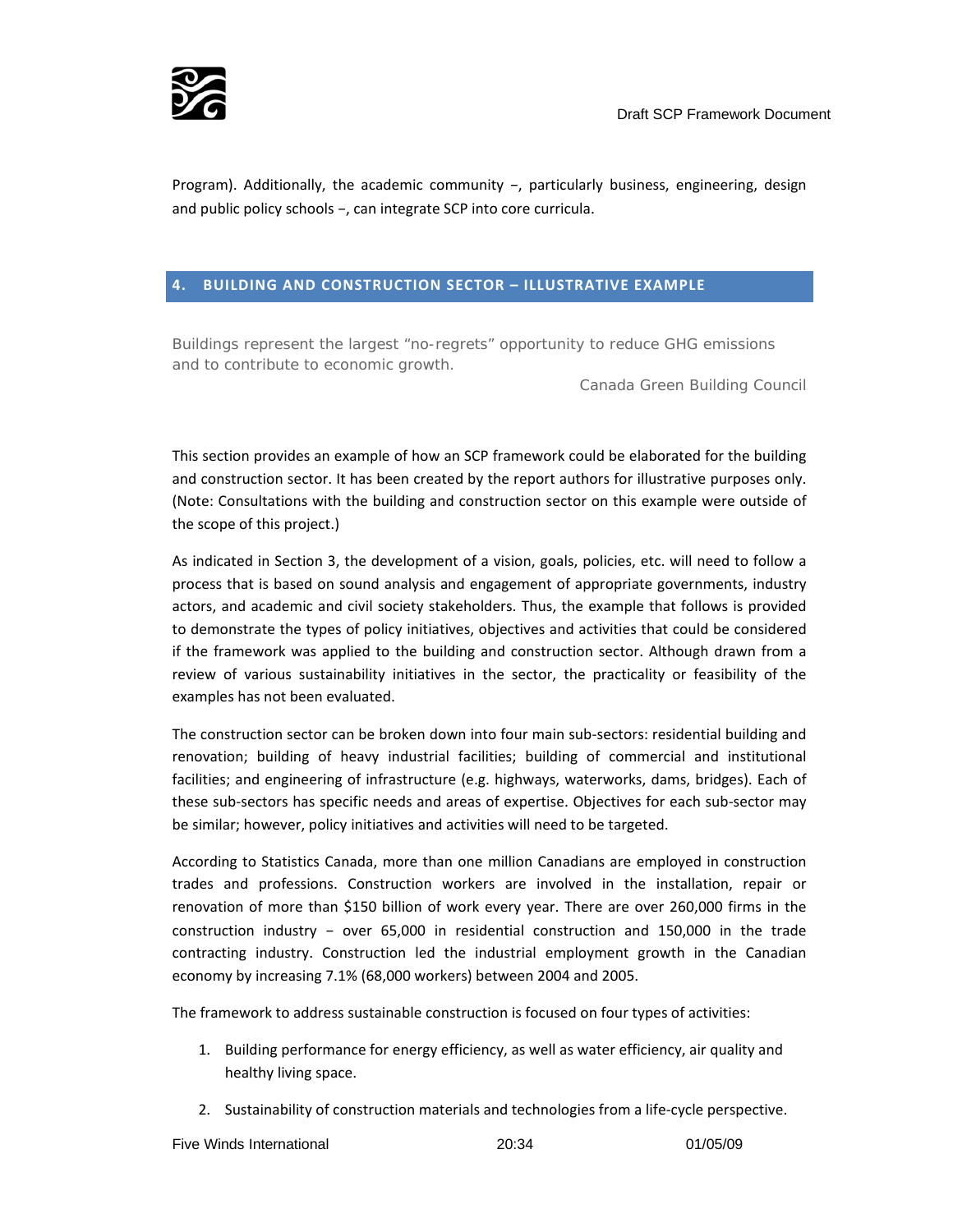

- 3. Reduction of waste from construction and demolition.
- 4. Consideration of site preparation, and interaction with the community and community infrastructure.

# 4.1 VISION

The Canadian construction and building industry is a world leader in the provision of sustainable materials, projects, products, buildings and related services.

#### 4.2 INTEGRATION WITH EXISTING INITIATIVES

The following are examples of existing initiatives that could contribute, or have the potential to contribute, to improving the sustainable consumption and production performance of the building and construction sector. For this project, examples are primarily restricted to federally funded programs. One industry‐sponsored program (Canada Green Building Council's Leadership in Energy and Environmental Design [LEED]), and two civil society programs (Smart Growth BC and the Ontario Smart Growth Network) are included to illustrate how all segments of society have a role to play. There are numerous additional provincial, municipal, community group and industry initiatives that will be important in the fully developed framework.

#### **Natural Resources Canada (NRCan) – Canmet Energy**

Canmet Energy programs research and demonstrate clean energy science and technology. Canmet is also promoting net zero housing technology with respect to energy.

- Net-zero houses, buildings and communities will emerge from new urban planning and building design practices, supported by the introduction of innovative technologies to capture, store, distribute and optimize renewable energy. The overarching challenge is the integration of these pieces to achieve net zero targets, breaking through current limitations to reach high‐performance, viable market solutions for our daily lives.
- CanmetENERGY works nationally and internationally as a leader in providing energy solutions in built environments. It provides clean energy project analysis, modeling and simulation software tools to enable industry to optimize integrated energy efficient design, comply with code requirements, and qualify for funding and incentives programs.

#### **NRCan – Office of Energy Efficiency (OEE), EcoEnergy Efficiency Initiative**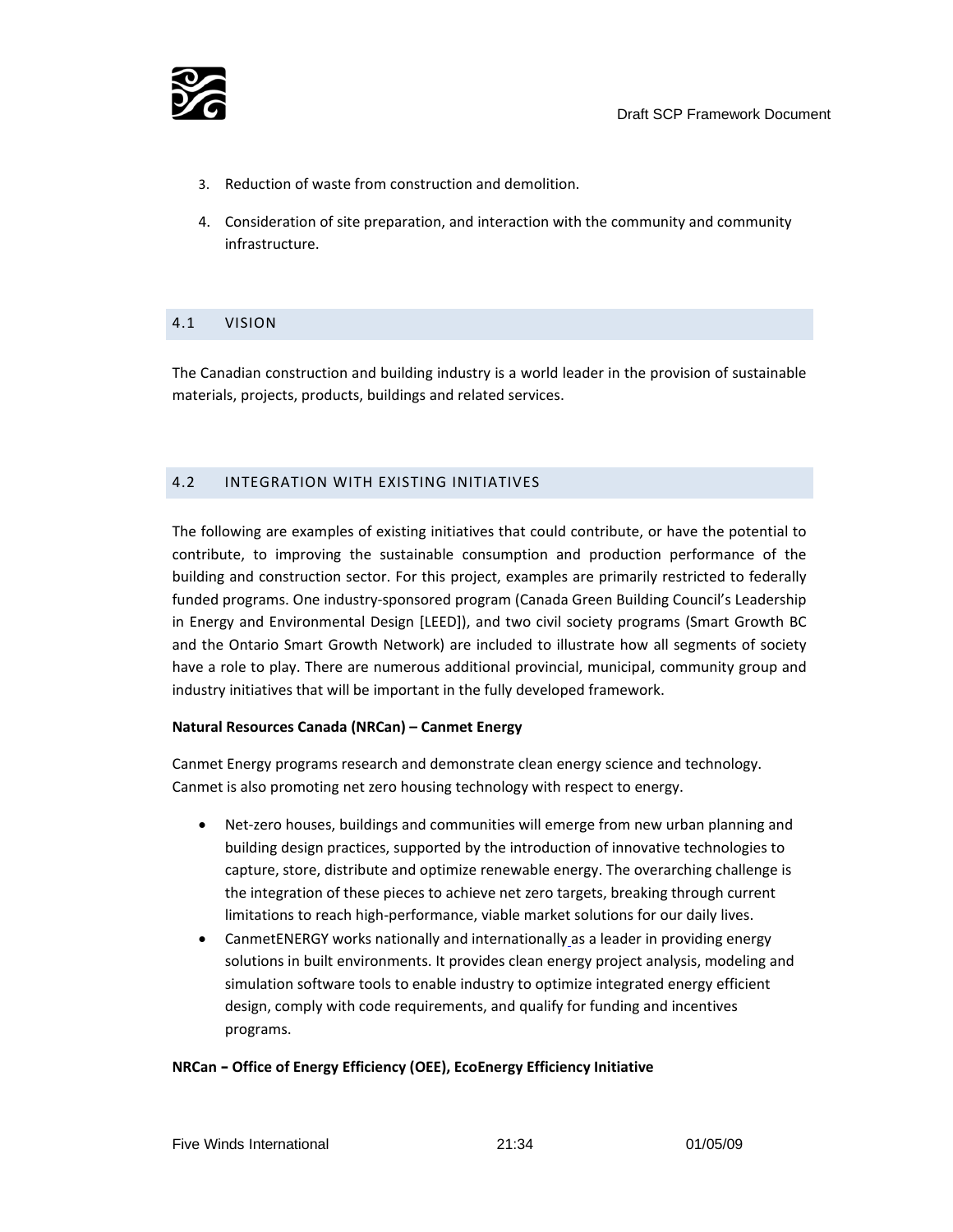

The ecoEnergy Efficiency Initiative operates several programs aimed at improving energy performance of buildings.

- **ecoENERGY Retrofit** ‐ ecoENERGY Retrofit provides grants to homeowners and financial incentives to small and medium‐sized businesses, and to industry and public institutions to help them invest in energy and pollution‐saving upgrades.
- **ecoENERGY for Buildings and Houses** 
	- Publications, training, tools and other technical information to guide choices in energy-efficiency measures and practices for existing buildings.
	- Tools and activities, including modelling software, training, information, access to stakeholder networks and validation of new building designs to promote energy efficiency in new buildings.
	- Working with other levels of government to encourage the adoption of more stringent energy codes and to update the Model National Energy Code for Buildings, as well as consulting with stakeholders to further develop a voluntary rating and labelling system for new and existing buildings.
	- For buildings owned by the Government of Canada, the Federal Buildings Initiative is a proven, turn‐key solution that enables federal departments and agencies to retrofit their buildings without necessarily using their own capital funds. This program is not part of the ecoENERGY Efficiency Initiative.
	- For newly built homes, standards such as the R‐2000\* Standard and EnerGuide rating system and regional energy-efficiency initiatives such as ENERGY STAR for New Homes will advance energy efficient home building in Canada.
- **ecoENERGY for Industry** ‐ While it is focused on facility operation, the activities of ecoEnergy for industry will help to raise awareness of the value of constructing energy‐ efficient facilities. The OEE works hand‐in‐hand with industry to encourage the sector to invest in, develop and use methods and industrial processes that are more energy efficient. It:
	- helps companies to assess their capacity to reduce energy use;
	- trains managers in energy efficiency and conservation;
	- identifies least‐cost options for companies taking steps to reduce greenhouse gases and other emissions; and
	- provides a forum for sharing information on new technologies and best practices.

Small and medium‐sized industrial facilities can also apply for the ecoENERGY Retrofit financial incentive.

|  | Five Winds International | 22:34 | 01/05/09 |
|--|--------------------------|-------|----------|
|--|--------------------------|-------|----------|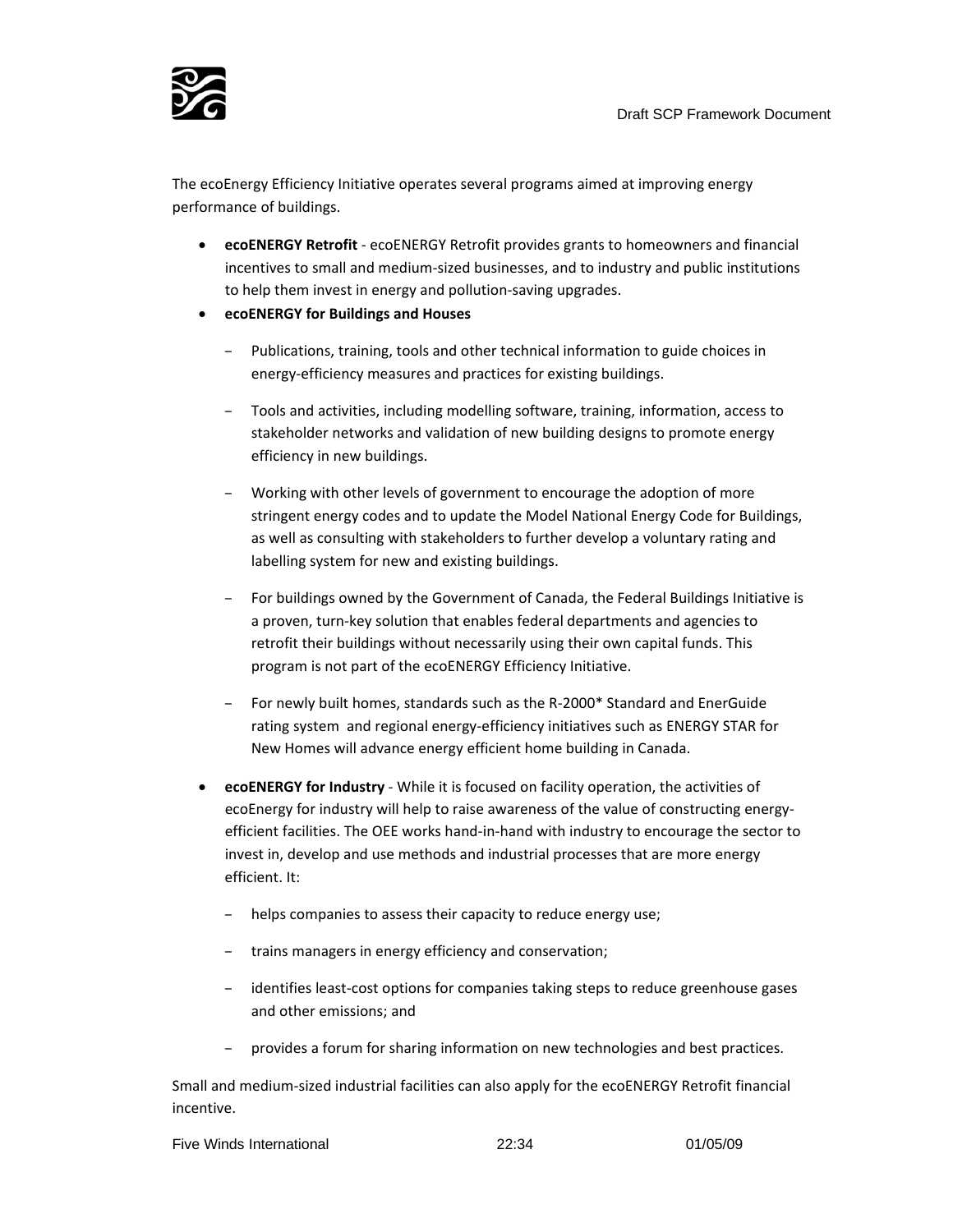

#### **NRCan – Forest Products Innovations**

Canada's leading forest research institutes – Forintek, FERIC and Paprican – joined to form FPInnovations, the largest private, not-for-profit forest research institute in the world. The Canadian Wood Fibre Centre (part of Natural Resources Canada) was created to work with FPInnovations to improve forest productivity and increase the value of Canada's wood resources.

A key part of FPInnovations' research is the Transformative Technologies Program, which brings together governments, industry and academia to conduct research along the forest "value chain." The objective is to come up with innovative products and to increase investment in a higher-value-added forest sector. Looking ahead, FPInnovations expects to form more partnerships with academia, financial institutions and other research groups both in Canada and abroad. Investment will be directed toward the development and adaptation of emerging and breakthrough technologies.

#### **Transport Canada – Moving on Sustainable Transportation Program**

Transport Canada has established the Moving On Sustainable Transportation (MOST) Program to support projects that produce education, awareness and analytical tools to make sustainable transportation a reality. The MOST Program provides funding to support projects that will:

- stimulate the development of innovative tools, approaches and practices for increasing the sustainability of Canada's transportation system and the use of sustainable modes of transportation;
- realize quantifiable environmental and sustainable development results on Transport Canada's sustainable development priorities; and
- provide Canadians with practical information, tools and opportunities for better incorporating sustainable transportation options into their daily lives.

Relevant project areas focus on urban planning and smart growth and eco-industrial networking opportunities.

#### **National Research Council – Model National Energy Code**

The Model National Energy Code of Canada for Buildings 1997 (MNECB) contains cost‐effective minimum requirements for energy efficiency in new buildings. The MNECB applies to all buildings, other than houses of three storeys or less, and to additions of more than 10  $m^2$  to such buildings. The MNECB is prepared under the auspices of the Canadian Commission on Building and Fire Codes (CCBFC) and was first published in 1997 by the National Research Council Canada (NRC).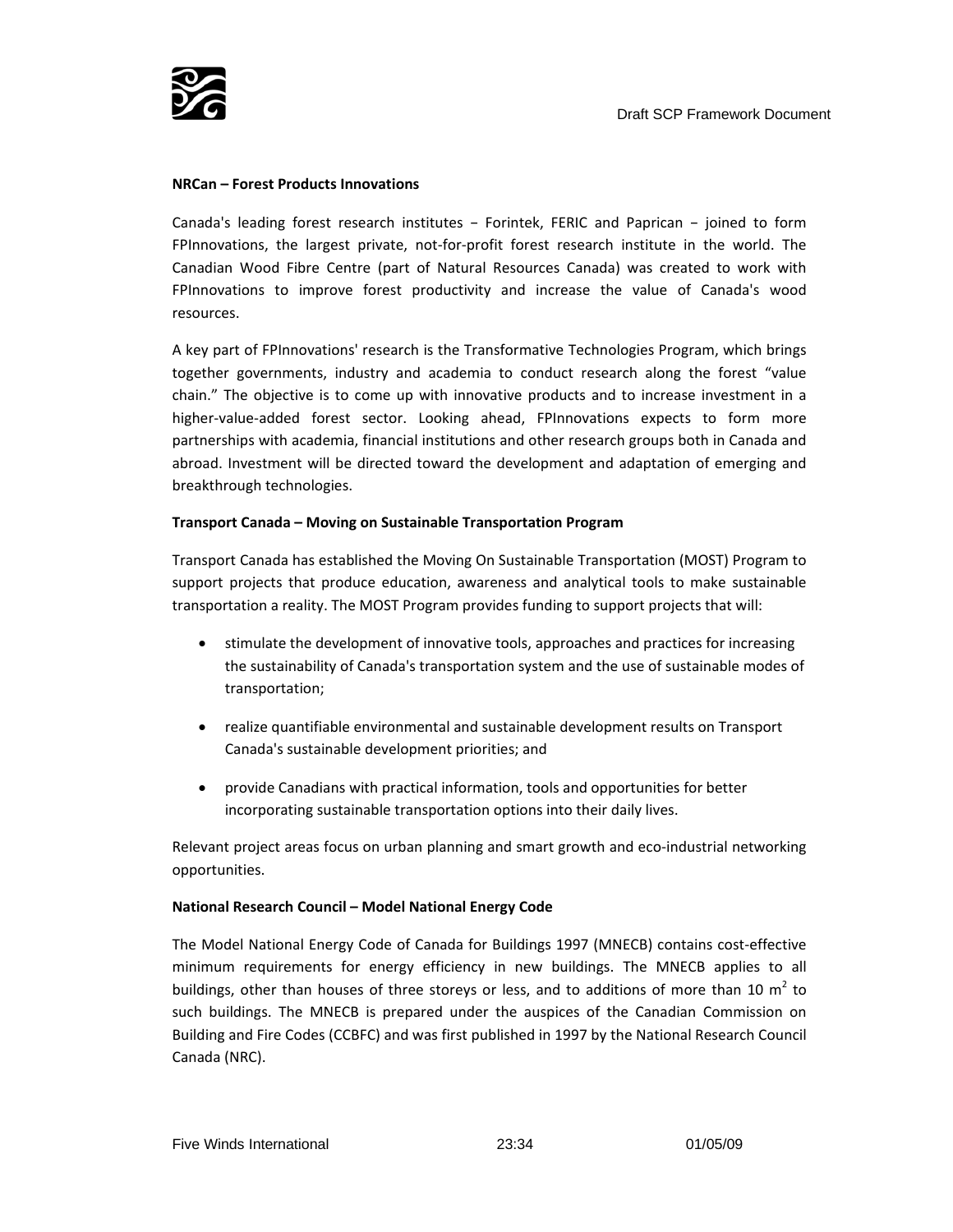After consultation with provinces, territories and stakeholders, the CCBFC agreed at its February 2007 meeting to update the MNECB 1997. This project is made possible by collaboration between Natural Resources Canada and the NRC. They will work together, along with the provinces and territories, to support the work required for updating the MNECB under the leadership of the CCBFC.

# **NRC – Centre for Sustainable Infrastructure (CSIR)**

The NRC‐CSIR, in close collaboration with universities, municipal governments and industrial partners, is pursuing a multi-disciplinary research and development program to develop innovative technologies and decision‐support tools that address the economic, social, and environmental aspects of infrastructure sustainability. This effort will have significant implications at the local and national levels. Working with the University of Regina, the City of Regina, industry and other partners of the Communities of Tomorrow, NRC‐CSIR will help to serve as the catalyst for a technology cluster in Regina making it a model community in sustainable development and infrastructure renewal. It will also help develop a technology base that will give Saskatchewan a competitive advantage in sustainable infrastructure technologies. At the national level, this effort will help communities across Canada achieve the goal of sustainability in urban development (from planning to construction) and municipal infrastructure asset management (including operation, maintenance, and rehabilitation through to renewal or decommissioning).

#### **The Canadian Construction Materials Centre**

The Canadian Construction Materials Centre (CCMC) offers a national evaluation service for all types of innovative building construction materials, products, systems and services. Operating within the National Research Council's Institute for Research in Construction (NRC‐IRC), CCMC evaluations are supported by the latest technical research and expertise and are based on the requirements of the National Building Code of Canada or provincial/territorial building codes.

CCMC‐evaluated products are used in commercial and residential buildings. CCMC also provides export support for evaluated products by providing technical credibility to Canadian industry's efforts through:

- standards and certifications for construction materials; and
- sustainability initiatives and life-cycle assessment in the building and construction sectors – cement and concrete, steel, forest products and aluminum.

# **Federation of Canadian Municipalities (FCM) – Green Municipal Fund**

FCM's Green Municipal Fund™ (GMF) supports municipal initiatives across Canada that benefit the environment, local economies and quality of life.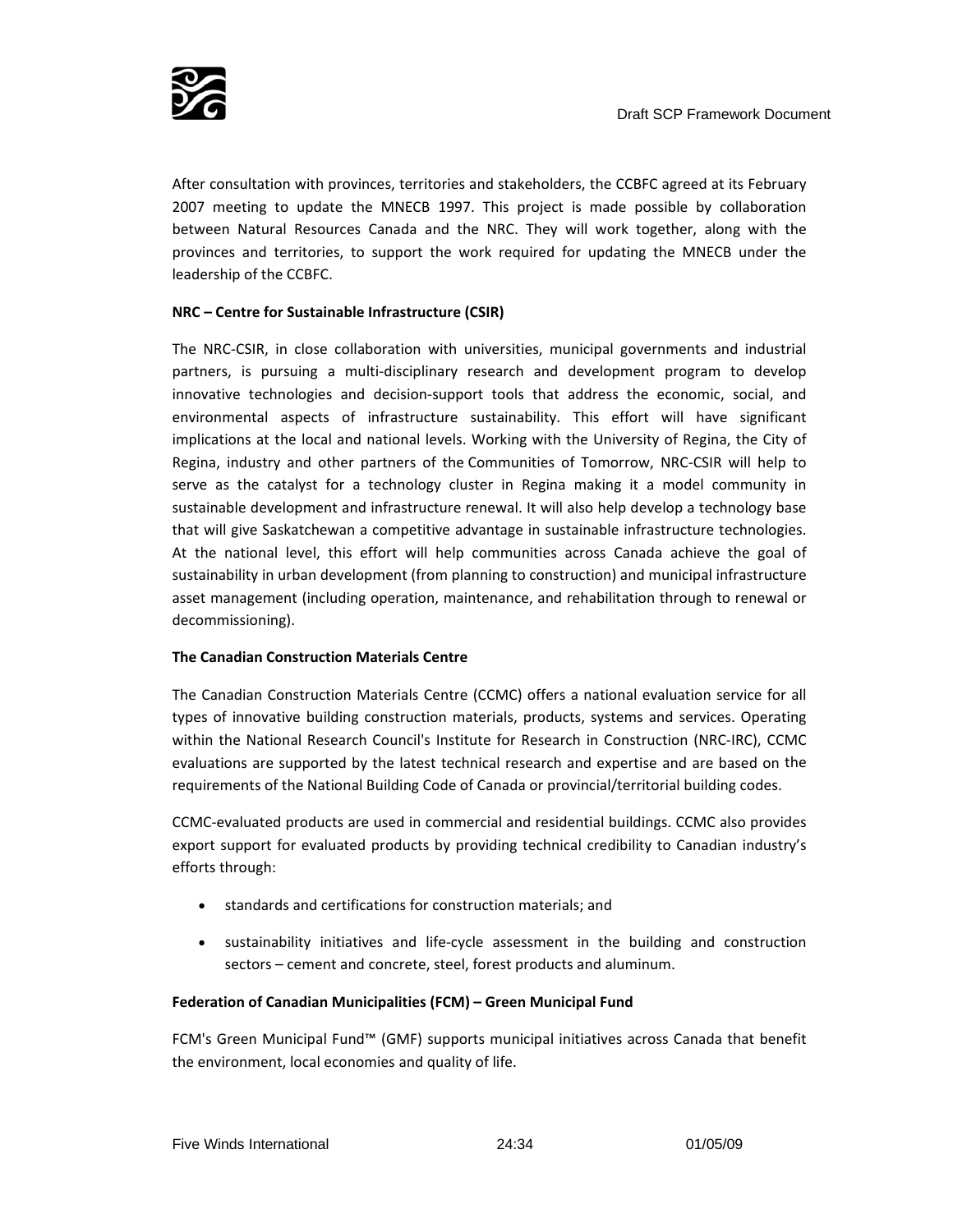

GMF grants and below‐market loans directly support municipal initiatives, while GMF education and training resources help municipal governments share expertise and strengthen their ability to set and surpass their sustainable goals. The Government of Canada endowed the FCM with \$550 million to establish GMF. Funding is allocated in five sectors of municipal activity: brownfields, energy, transportation, waste and water.

# **The Canada Green Building Council – Leadership in Energy and Environmental Design and Green Performance Initiative**

The Canada Green Building Council (CaGBC) has embarked upon a multi‐year development project to introduce the next generation of LEED in Canada through the LEED Canada Initiative. In parallel to this effort, the CaGBC also launched the Green Building Performance Initiative – a focused effort to develop an affordable and easily accessible tool for energy and environmental management for new and existing buildings. Both initiatives will enable large-scale reduction in greenhouse gas emissions, energy savings, and other environmental benefits for all building types and communities across Canada. The Canada Green Building Council is closely associated with the US Green Building Council where the LEED standard was developed

Through market‐based solutions and provision of tools to industry and partners, the CaGBC aims to support the performance improvement of 100,000 buildings and 1,000,000 homes across Canada by 2015, with a verified 50% reduction in energy and water use from a 2005 baseline. Realizing these goals could result in:

- 50 MT/year reduction in GHG emissions;
- pro-investment strategies where owners will invest in building improvements, across all regions of the country, to stay competitive in the marketplace and demonstrate corporate environmental responsibility;
- direct employment in construction, manufacturing and professional services, with new skills, products and markets;
- large, measurable and immediate reductions in water consumption, use of resources and generation of waste;
- a receptive market for new, green technology, products and services;
- building renewal and significant reductions of public‐sector deferred maintenance liabilities;
- avoidance of electricity generation and transmission capacity;
- reduced pollution and improved indoor environmental quality, with direct benefits to public and community health;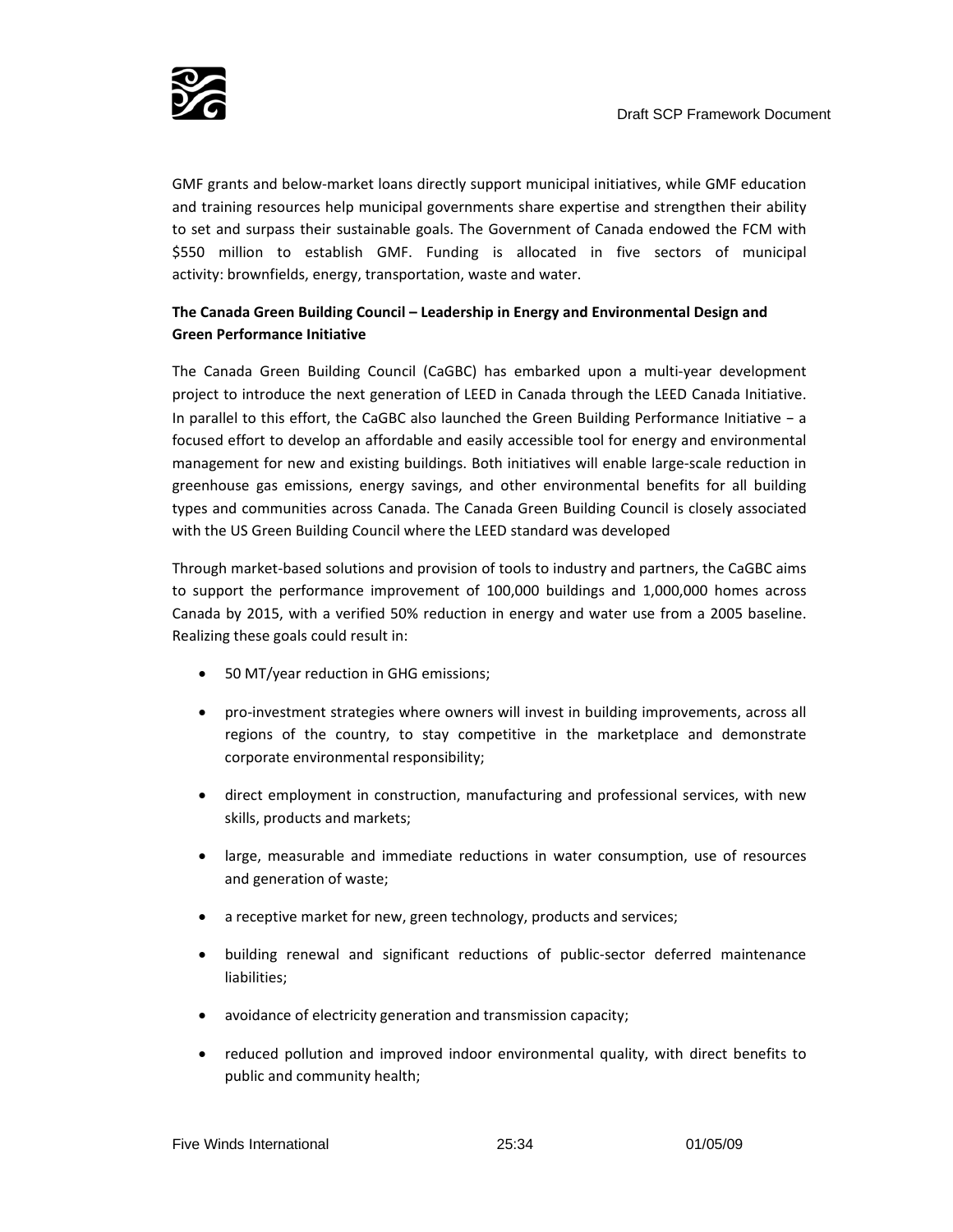

• utility cost savings for homeowners and for public- and private-sector building owners, and creation of a large supply of certified carbon credits.

#### **Canada Mortgage and Housing Corporation (CMHC)**

CMHC conducts research and publishes information on the housing sector and community planning. In collaboration with government and private sector stakeholders, they have developed the Equilibrium House Sustainable Housing Initiative to:

- develop a clear vision and approach to developing and promoting low-environmental impact healthy housing across Canada;
- build the capacity of Canada's home builders, developers, architects and engineers to design and build EQuilibrium™ homes and communities across the country;
- educate consumers on the benefits of owning an EQuilibrium™ home and achieve market acceptance of EQuilibrium™ houses and sustainable communities; and
- enhance Canada's domestic and international leadership and business opportunities in sustainable housing design, construction services and technologies.

#### **Smart Growth BC**

Smart Growth BC is a non-governmental organization devoted to fiscally, socially and environmentally responsible land use and development. It works throughout BC with community groups, businesses, developers, planners, municipalities and the public to create more livable communities.

Smart Growth BC provides community education workshops, land‐use principles, guides and toolkits, consulting services on land‐use, and planning, voter education, They also prepare reports and best practice guides.

#### **Ontario Smart Growth Network**

The Ontario Smart Growth Network brings together organizations that are working toward the goals of stopping urban sprawl, fostering healthy communities and supporting community involvement in planning. It provides a forum for sharing ideas about smart growth, low‐cost speakers for community groups, and access to a network of civil society groups interested in sustainable communities.

#### 4.3 OBJECTIVES AND MEASURES

The following are illustrative of the types of objectives and measures that might be developed. Some include a hard target by way of example, and others are more open-ended. They are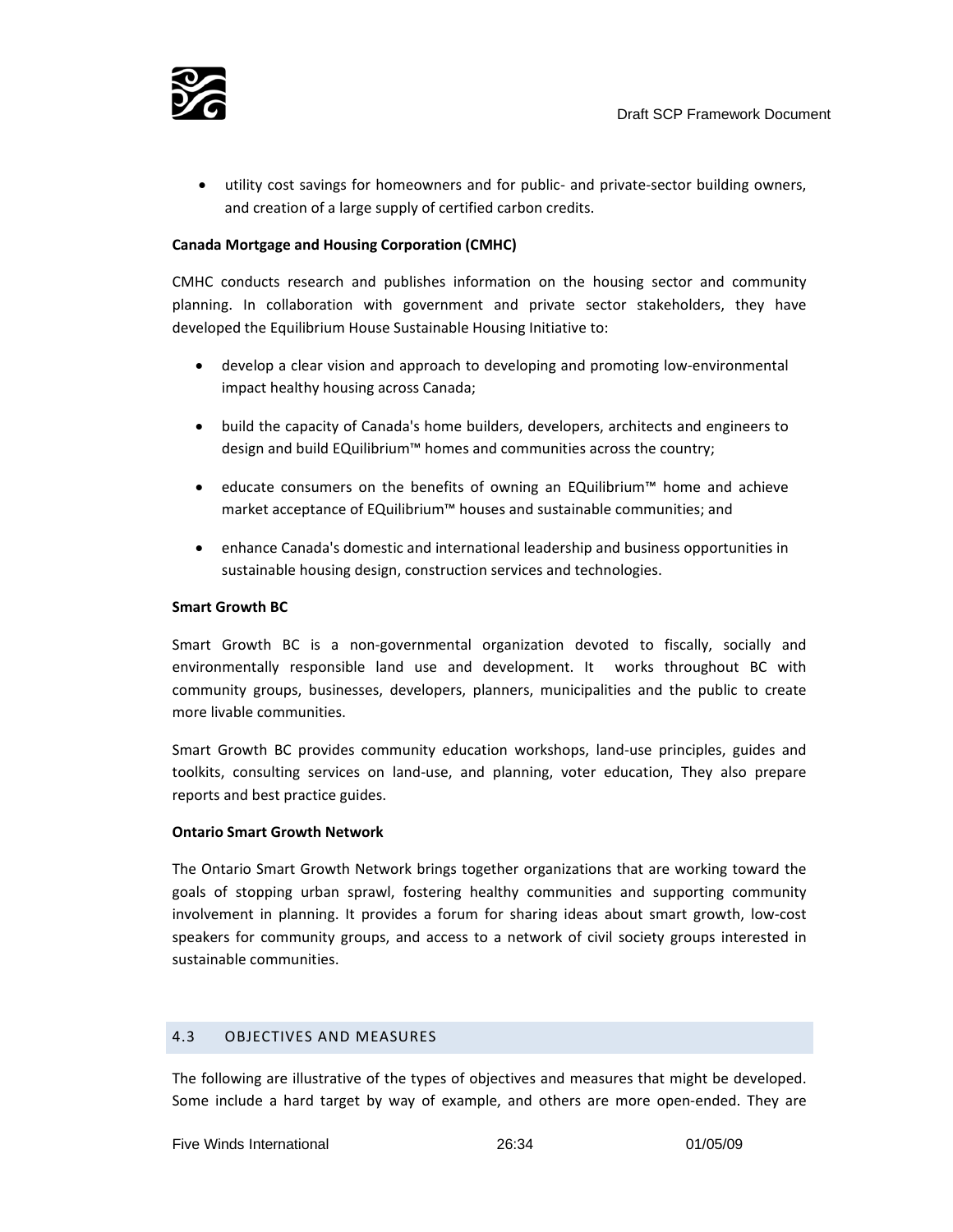

categorized into: land‐use planning and design; infrastructure; building performance; sustainable construction materials and technology; and waste reduction.

#### **Land‐use Planning and Design**

Decisions on locating new residential construction incorporate sustainable community development (smart growth) principles.

Facility design and location of industrial plants incorporates strategies to build communities of mutual benefit (eco-industrial networks) which can promote recycling, energy sharing, 'green links' between businesses, transportation efficiency and waste minimization.

#### **Infrastructure**

Infrastructure development incorporates sustainable design and places a high value on reducing the environmental impact of projects.

Life‐cycle concepts and tools are used to inform the selection of materials and to evaluate design options for infrastructure projects.

GHG emissions resulting from construction of public infrastructure are reduced by 20% by 2015.

#### **Building Performance**

Building performance refers to the use phase of a building. However the site location and design, the materials used for construction, as well as technologies used for heating, cooling, lighting, ventilation and water systems will determine how a building performs. Within building performance are the sub‐sectors: residential; industrial; commercial and institutional. Buildings with better energy and water efficiency will reduce demands on infrastructure supports such as water treatment, waste‐water treatment and power generation and transmission.

#### • **Residential Building and Renovation**

– Improve the energy efficiency of residential buildings by a factor of 10 by 2015. (*Measured by energy consumption of the residential sector*.)

– Increase the environmental performance of new residential and commercial buildings by a factor of 10 by 2015. (*As measured by LEED certification or another environmental performance standard to be developed.*)

#### • **Industrial Facilities**

– Retrofits and new construction of industrial facilities incorporate the highest standards for energy and water efficiency and environmental performance. (*Measured by energy consumption and GHG emissions, water use, and wastewater discharges by facility and sector.*)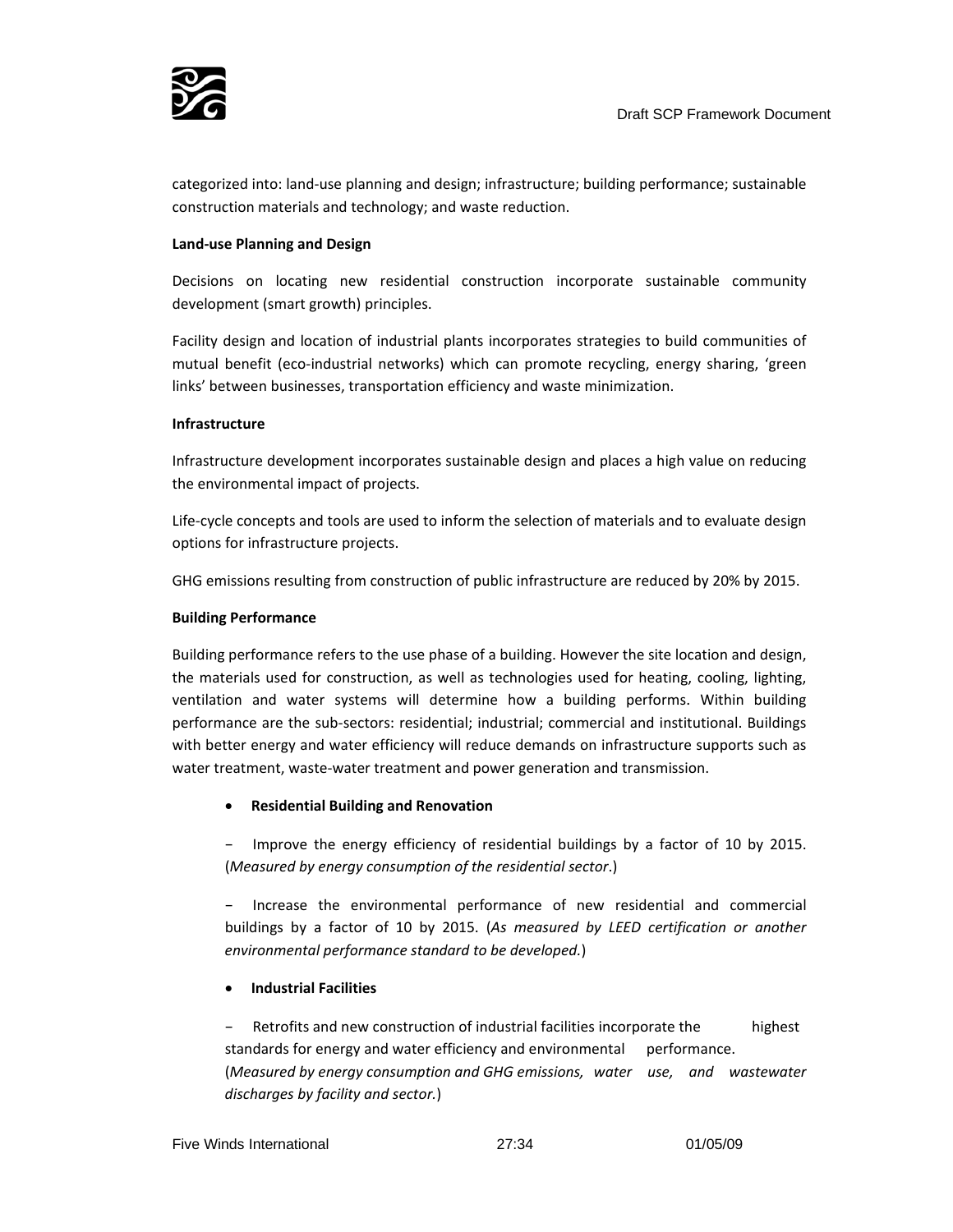

– New industrial facilities are incorporated into new or existing eco‐ industrial networks.

- Brownfield developments utilize eco‐industrial thinking.
- **Commercial and Institutional Buildings**
- Improve the energy efficiency of commercial buildings by a factor of 10 by 2015.

New institutional buildings meet environmental performance criteria such as LEED.

– Renovations of commercial and institutional buildings include environmental performance and energy efficiency goals.

#### **Sustainable Construction Materials and Technologies**

The performance of a building is greatly affected by the materials used in its construction. Newly developed building materials and sometimes ancient techniques are providing huge gains in energy-efficiency performance, water conservation, 'green energy' sources, healthy buildings and reduced environmental footprint of construction materials.

Canada is well positioned to be a global leader in developing sustainable construction materials and technologies. NRCan, NRC and CMHC have long-running programs in partnership with industry stakeholders to stimulate research, validate technology and demonstrate results. The temperature extremes of the Canadian climate have inspired research and development of energy-efficient heating and cooling systems and building methods. There is an opportunity to export this technology and product around the world. There is a need to promote these technologies in the domestic market in order to increase demand and make new sustainable building materials and technologies competitive.

Sustainable construction materials and technologies are an affordable and preferred option for new home construction and renovations. (*Measured by sales*.)

- Sustainable energy sources for buildings are competitive in price and availability with traditional non‐renewable energy. (*Measured by survey*.)
- Increase sales of sustainable construction materials and technologies developed in Canada in global markets. (*Measured by sales*.)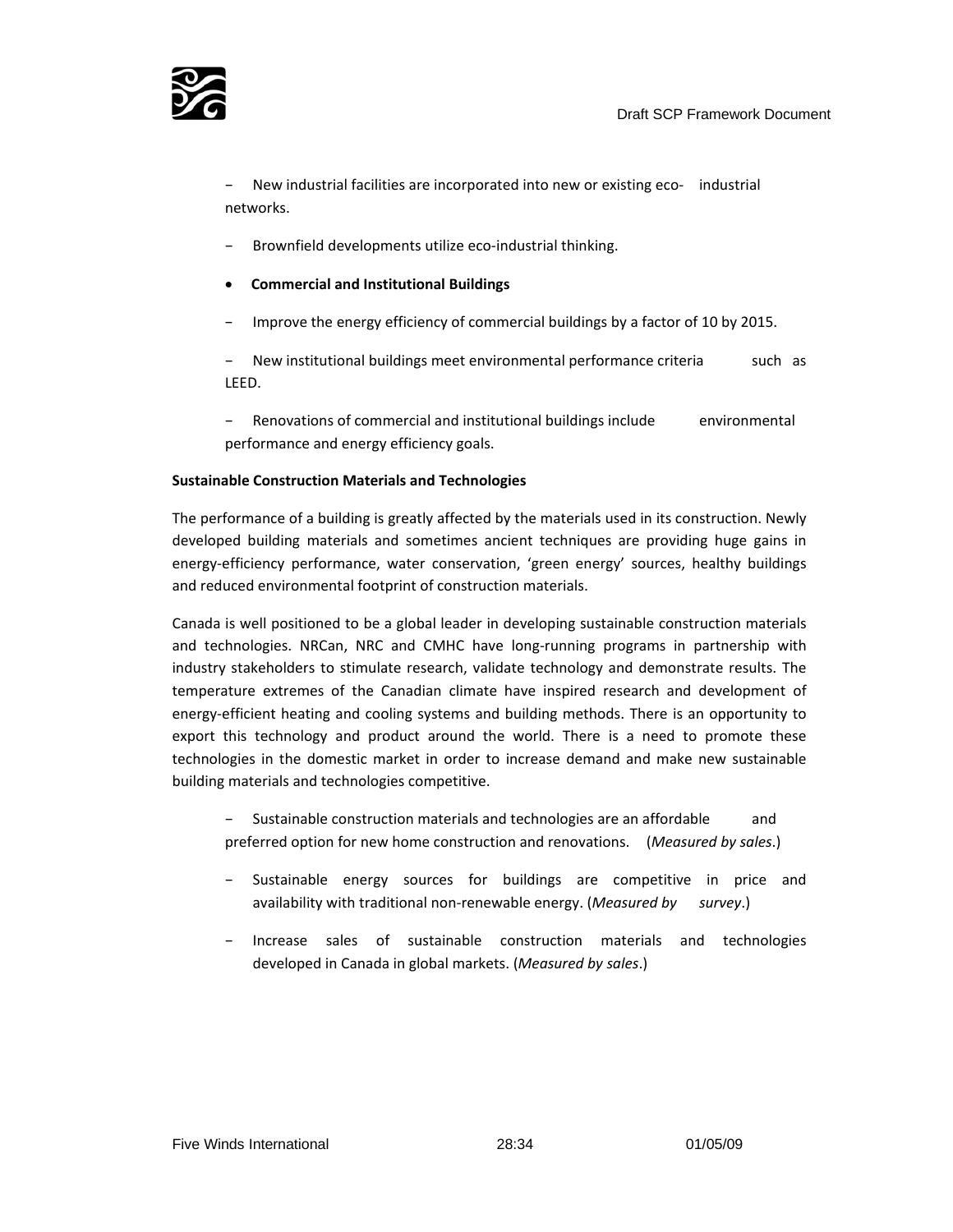

#### **Waste Reduction**

Waste from the demolition and construction sector is reduced by 50% by 2015. (Measured by *Statistics Canada surveys*.)

#### 4.4 POLICY INITIATIVES

As noted in Section 3, SCP frameworks include a range of mechanisms/activities: enabling policies and programs; engagement activities; activities/mechanisms designed to encourage SCP; and activities that exemplify SCP. The following provides illustrative examples in each of these areas for the building and construction sector.

#### **Enabling Initiatives**

Work with banks and other lending institutions to develop guidelines for evaluating new buildings which utilize sustainable construction technologies and materials. The goal is to ensure that the use of new technologies is not penalized by lending institutions due to a lack of understanding.

Provide tools for lending institutions to evaluate total cost of ownership of buildings.

Promote the application of life‐cycle concepts and decision‐support tools for all major infrastructure projects to identify opportunities to improve the sustainability of different design options.

Implement the Model National Energy Code for Buildings (2011) to provide the Canadian construction sector with a single source of minimum requirements for energy efficiency in buildings.

Incorporate sustainable design and analysis tools into the education and training of engineers and architects.

Improve the training of building designers and architects to include consideration of design for environment and reuse of materials

Provide training and awareness for construction professionals and skilled trades to encourage reduction of materials used, as well as reuse and recycling in project implementation.

Continue efforts to develop a Building Energy Use label.

Make greater use of Canmet Canadian Centre for Housing Technology to evaluate and demonstrate energy technologies for housing. Utilize successful technologies in federally funded projects.

#### **Encouraging Initiatives**

Five Winds International 29:34 01/05/09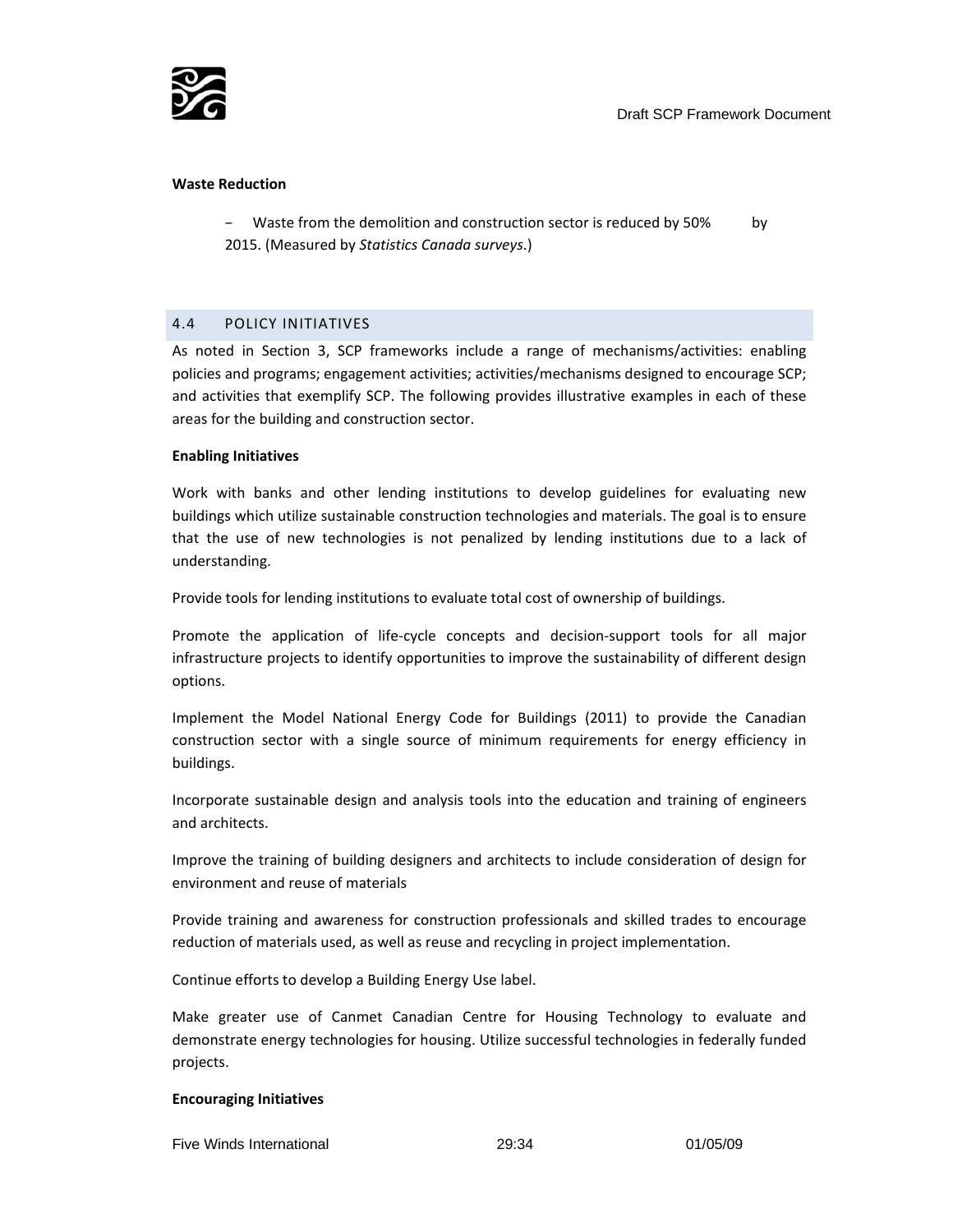

Link all funding provided by the federal government for new building construction or renovation to strict energy, water and environmental performance criteria.

Provide grants and financial incentives for use of sustainable energy technologies in institutional and commercial buildings. Promote the success of these technologies in improving environmental performance.

Continue the ecoENERGY grants program to provide incentives for home owners, small and medium‐sized business and industrial facilities to improve the energy performance of their facilities.

Link permit/approvals process to energy and environmental performance of the facility.

Institute carbon trading or carbon penalties to provide incentives to improve energy performance.

Require LEED certification for publically funded institutional buildings.

Increase costs for traditional disposal of construction waste.

Require that all new federal building projects meet LEED performance criteria.

Ensure clients, especially public clients, take the lead in promoting sustainability in construction and the built environment through their procurement efforts.

Implement the Federal Buildings Initiative for renovations to federal buildings.

#### **Exemplary Initiatives**

Urban revitalization projects and social housing retrofits provide an opportunity to demonstrate energy-efficient design and materials while improving the living environment for people. The federal government will link funding to projects that can demonstrate environmental performance of the buildings and technology used.

Build on existing programs, such as the Canmet Net‐Zero House project and FPInnovations, to demonstrate and promote sustainable building materials and technology.

#### **Engagement Initiatives**

Work with the Green Building Council to promote LEED.

Build on the Eco-industry networks model to bring stakeholders together on industrial planning and redevelopment.

Further develop mechanisms to promote successful building energy technologies in the international marketplace.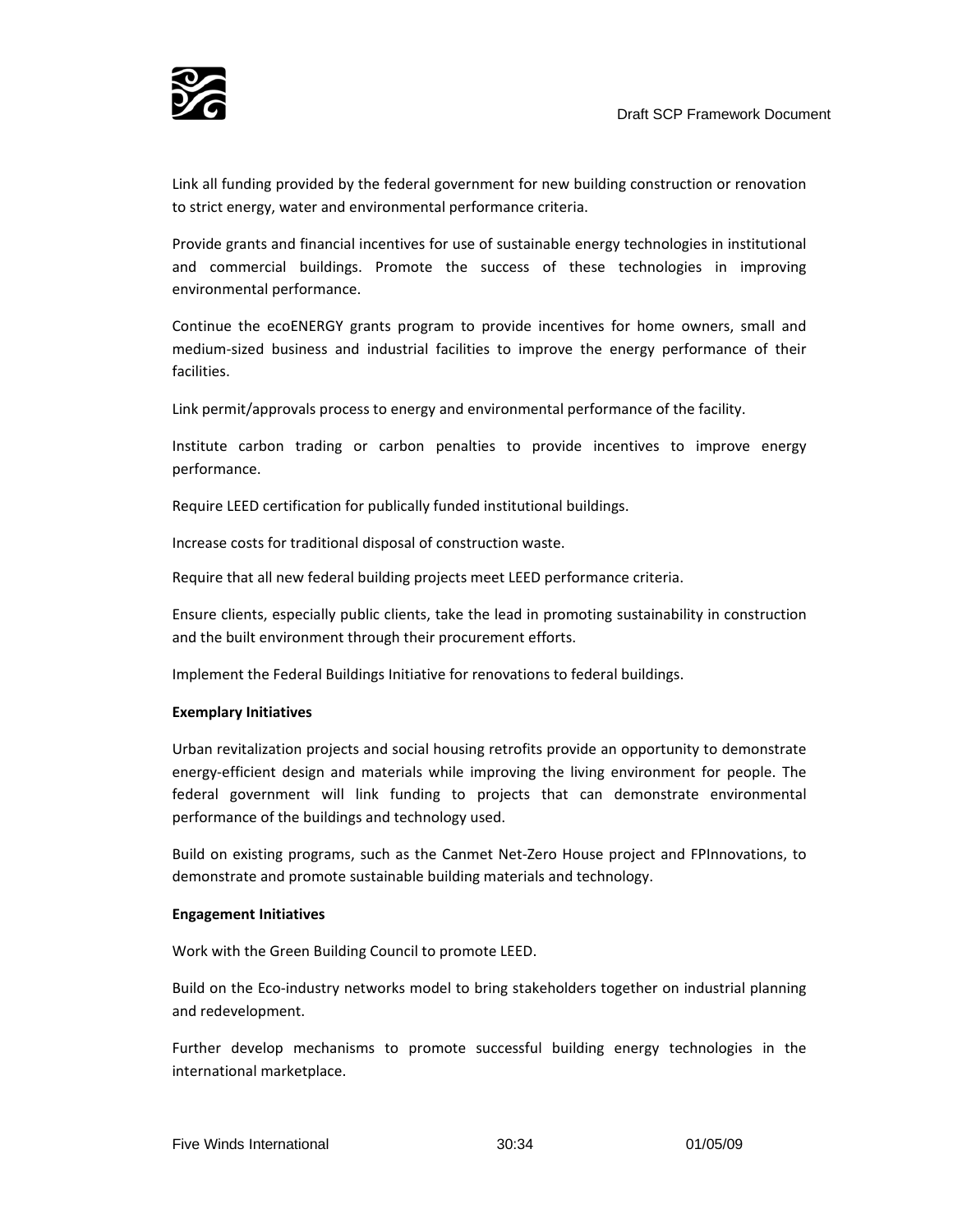

Develop a deeper understanding of international progress in SCP and sustainable construction in order to develop and market needed materials and technology.

Develop programs with trade associations in regional areas to build networks and infrastructure support for reuse of construction material.

# **5. POTENTIAL NEXT STEPS**

- 1. Assemble documentation supporting sustainable consumption and production in the Canadian context. From this, prepare the business case to support a framework for SCP in Canada and North America.
- 2. Engage with leaders of Canadian industry, consumer groups and the federal government to obtain their endorsement and solidify their respective roles in the SCP framework process.
- 3. In preparation for the 2009 regional Canada–US meeting on Sustainable Consumption and Production, conduct a more extensive consultation on the proposed framework. The purpose of the consultation would be to develop a vision, objectives, measures and (where appropriate) targets for a Canadian SCP framework. Stakeholders should also be asked for their perspectives on priority sectors for a comprehensive framework and to consider how the framework might be elaborated for horizontal issues such as eco‐innovation.
- 4. Build on the example of a framework for the building and construction sector by consulting with stakeholders in this sector to develop a more comprehensive sector framework.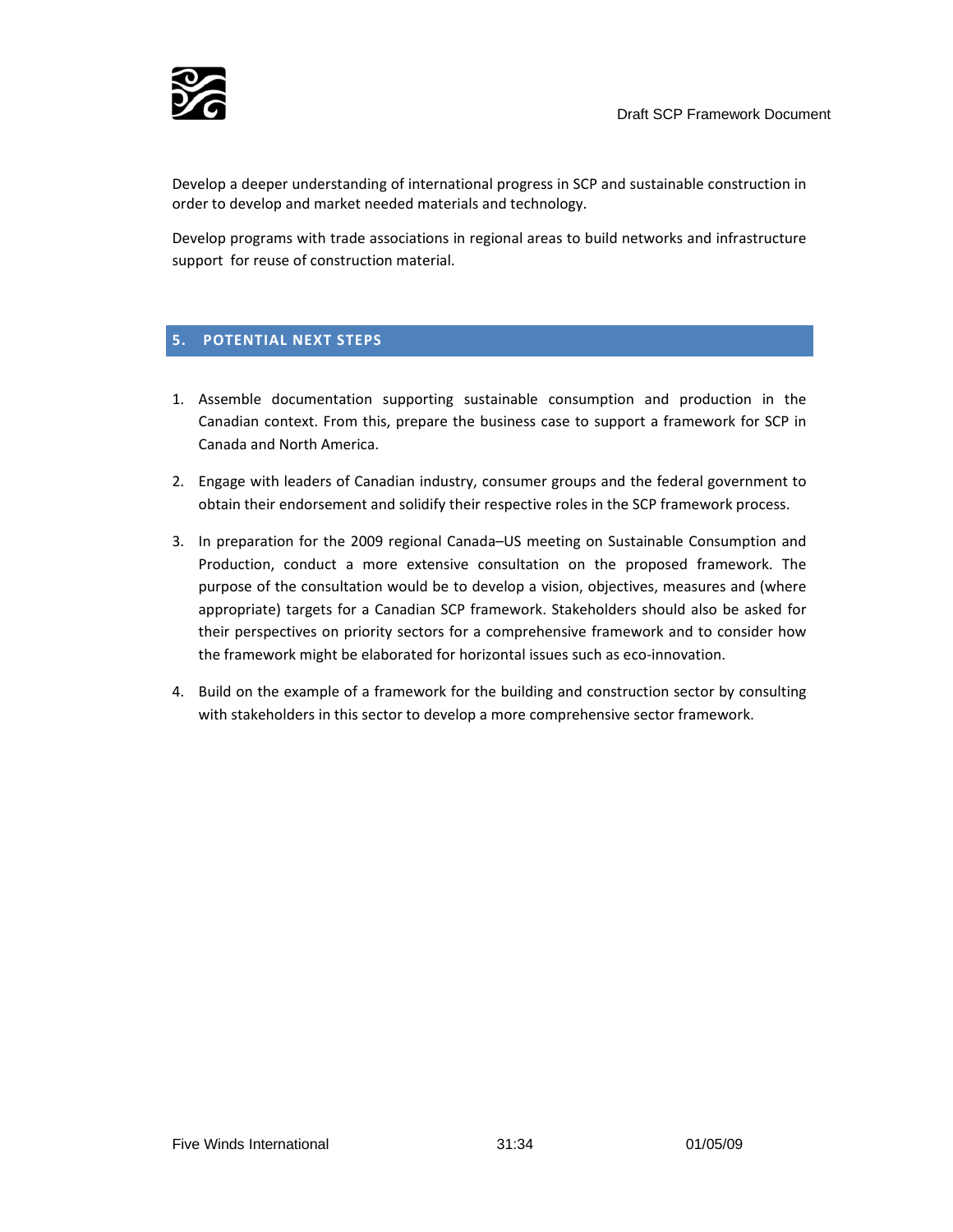

# **APPENDIX A: EU SCP ACTION PLAN ‐ BETTER PRODUCTS AND SMARTER CONSUMPTION**

The European Union is committed to moving towards an energy‐ and resource‐efficient economy. The following information, drawn from the EU action plan, shows how SCP fits into this overall vision.

#### **Rationale**

"Sustainable consumption and production maximises business' potential to transform environmental challenges into economic opportunities and provides a better deal for consumers. The challenge is to improve the overall environmental performance of products throughout their life‐cycle, to boost the demand for better products and production technologies and to help consumers in making informed choices."

#### **Process Aspects**

Proposals introduced in July 2008 will build on existing EU initiatives and measures and fill gaps where gaps have been identified. The proposals follow a multi-stakeholder consultation and are integral to the EU Sustainable Development Strategy. The SCP Action Plan is also linked to the EU Sustainable Industry Policy.

#### **Elements of the Plan**

Smarter Consumption

- Labelling
	- o Expanded range for products covered by the EU EcoDesign.
	- o Expanded range for The Energy Labelling Directive.
	- o Streamlined process for The Ecolabel.
- Public procurement Regulatory and voluntary measures for public procurement for EU members (linked to Ecolabel).
- Consistency of data and methods related to products.
- Work with retailers to influence more sustainable consumption through their own operations, supply chains and consumer behaviour.
- EU support for actions to increase consumers' awareness and help them to make more informed choices.

#### Better Production

- Resource efficiency ‐ Further tools will be developed to monitor, benchmark and promote resource efficiency, taking into account a life‐cycle perspective and including trade.
- Supporting eco-innovation Tools will be developed to monitor, benchmark and boost eco‐innovation and its uptake in the EU.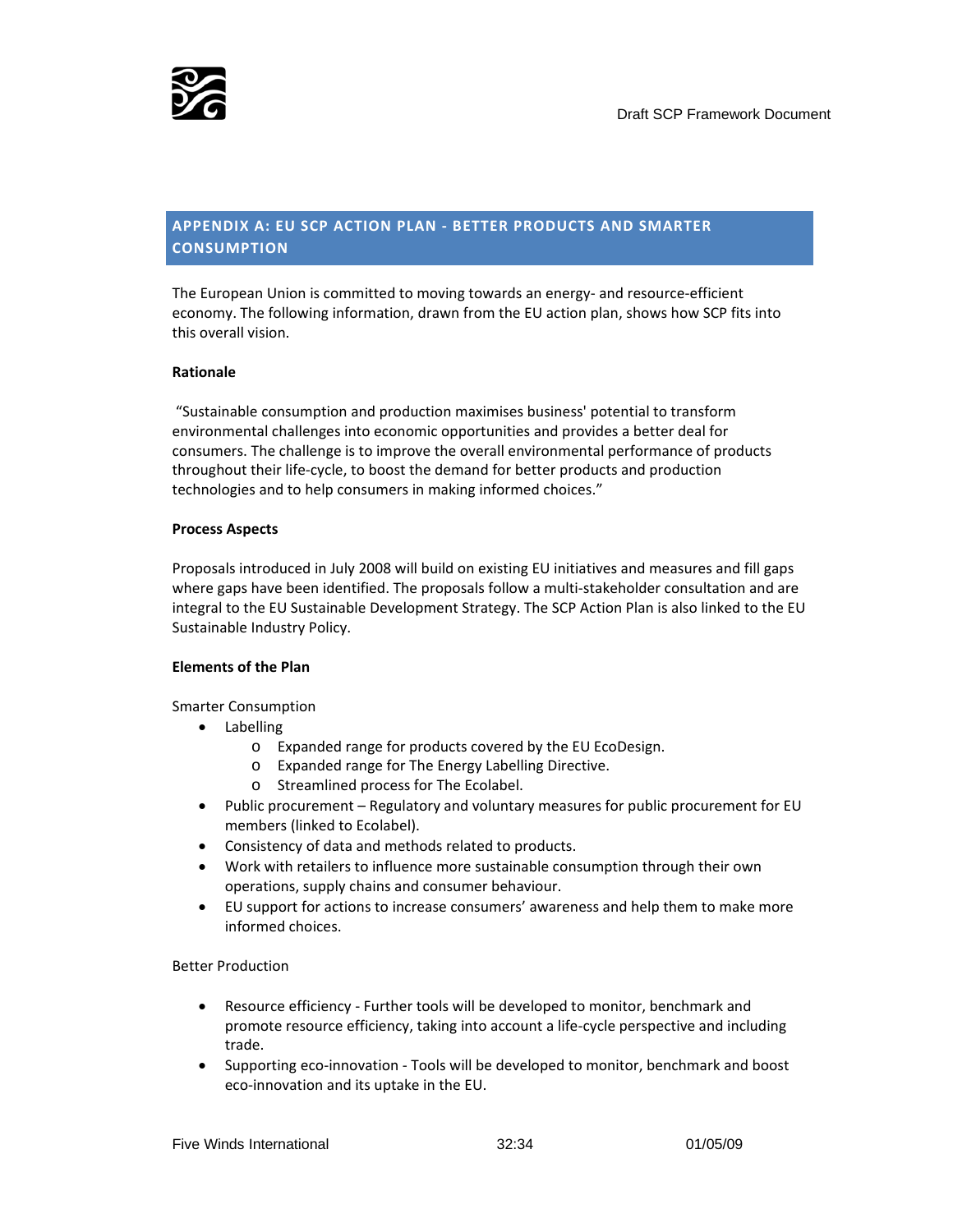

• Technology verification ‐ An EU‐wide environmental technology verification scheme will be established to provide reliable third‐party verification of the performance and the potential impacts on the environment of new technologies.

Enhancing the environmental potential of industry

- Revising EMAS (Eco‐Management and Audit Scheme) Regulation to increase the participation of companies, and reduce the administrative burden and costs to SMEs.
- Developing industrial policy initiatives for environmental industries to further the competitiveness of environmental industries and favour their uptake by traditional industries.

Helping Small to Medium Enterprises (SMEs)

- Measures to support European SMEs, including the improvement of their environmental performance will raise awareness and disseminate know‐how and expertise gained through other EU programmes and initiatives in the field of environment and energy.
- Work toward global markets for sustainable products
- Efforts in various international fora focused on climate change, trade and sustainability.